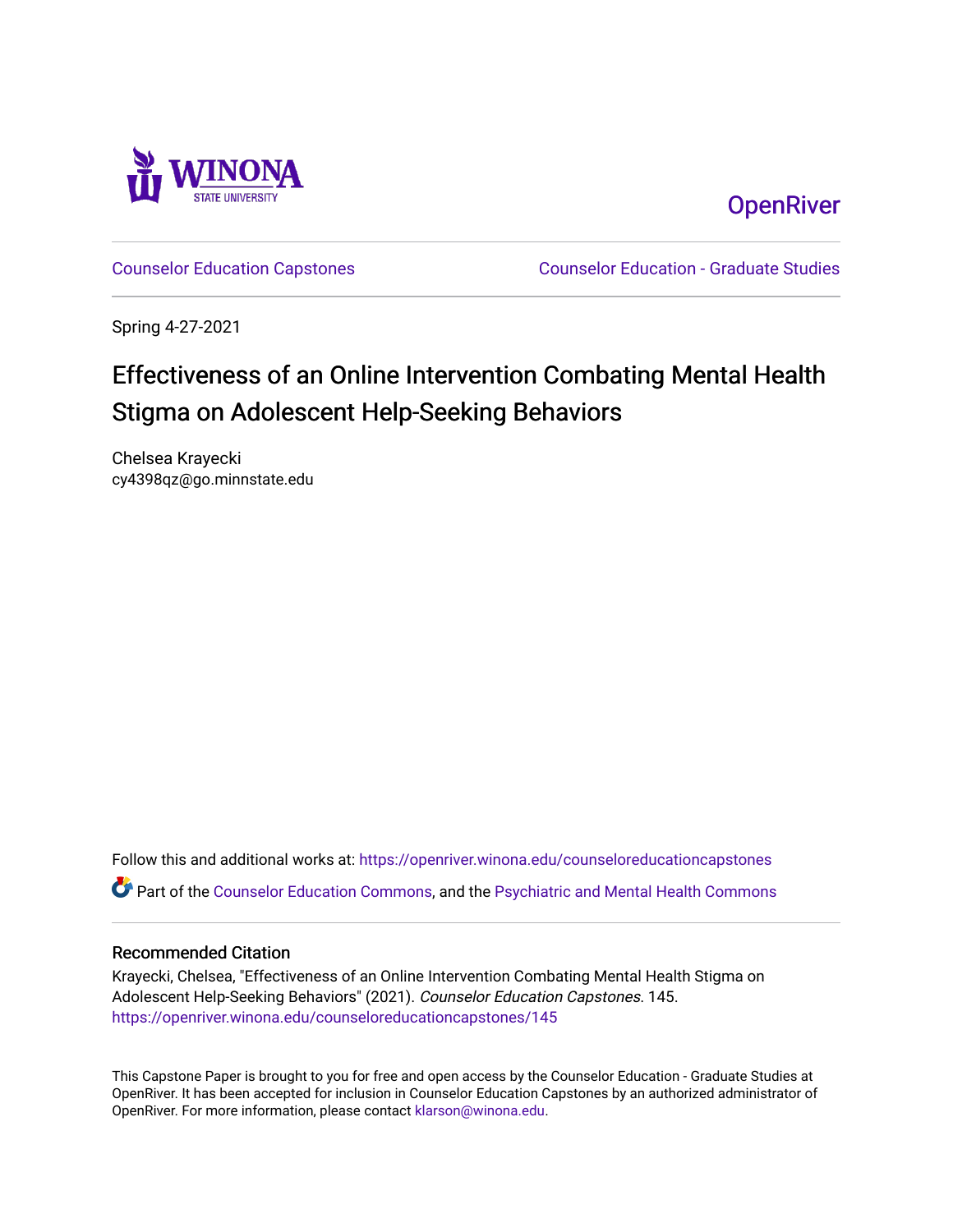# **Effectiveness of an Online Intervention Combating Mental Health Stigma on Adolescent Help-Seeking Behaviors**

Chelsea Krayecki

A Capstone Project submitted in partial fulfillment of the

requirements for the Master of Science Degree in

Counselor Education at

Winona State University

Spring 2021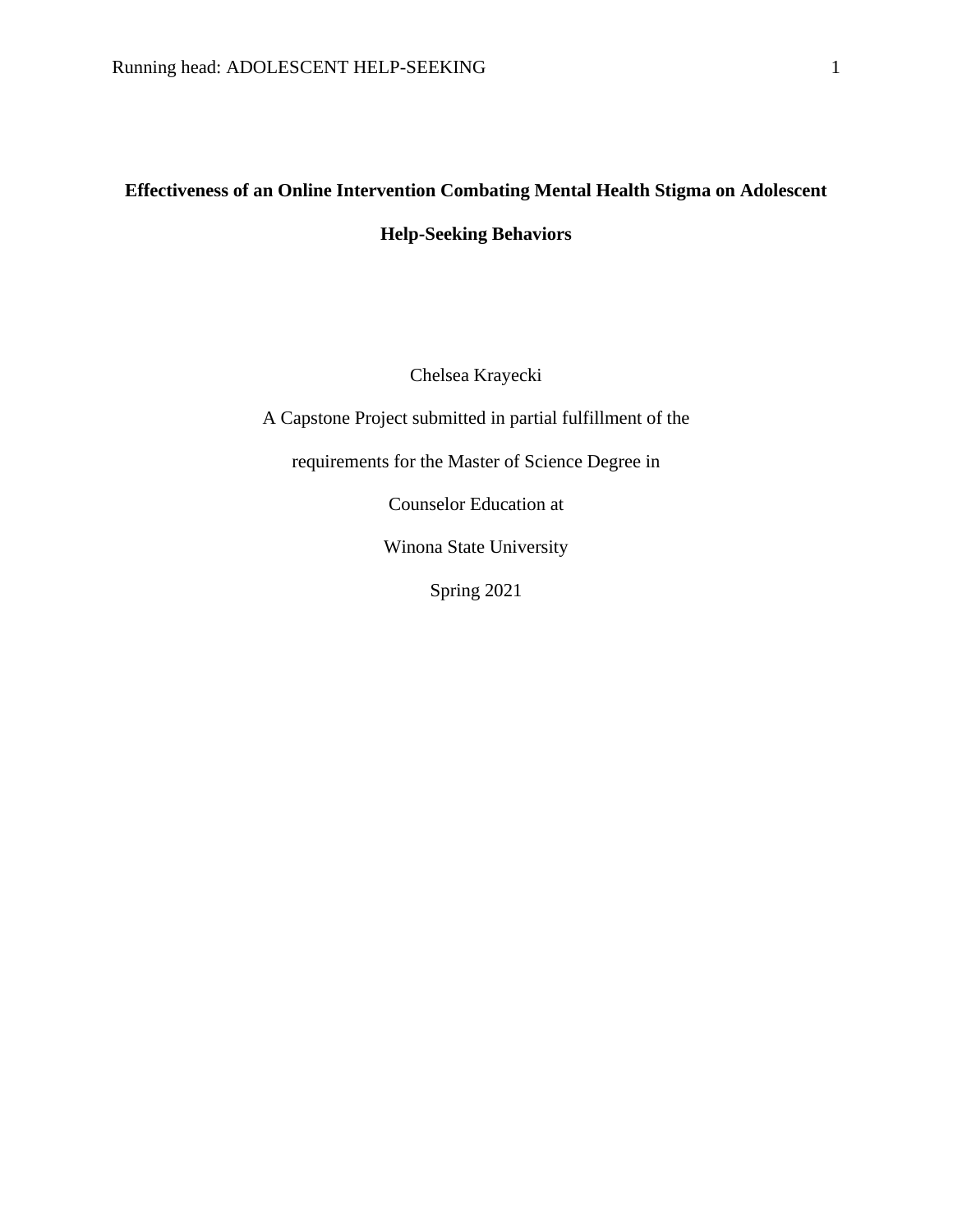Winona State University

College of Education

Counselor Education Department

# CERTIFICATE OF APPROVAL

# CAPSTONE PROJECT

\_\_\_\_\_\_\_\_\_\_\_\_\_\_\_\_\_\_\_

\_\_\_\_\_\_\_\_\_\_\_\_\_\_\_\_\_\_\_\_\_\_\_\_\_\_

Effectiveness of an Online Intervention Combating Mental Health Stigma on Adolescent Help-

Seeking Behaviors

This is to certify that the Capstone Project of

Chelsea Krayecki

Has been approved by the faculty advisor and the CE 695 – Capstone Project

Course Instructor in partial fulfillment of the requirements for the

Master of Science Degree in

Counselor Education

| Capstone Project Supervisor: __Mary Fawcett, Ph.D. |           |
|----------------------------------------------------|-----------|
|                                                    | Name      |
|                                                    |           |
|                                                    | Signature |

Approval Date: \_\_4.27.21\_\_\_\_\_\_\_\_\_\_\_\_\_\_\_\_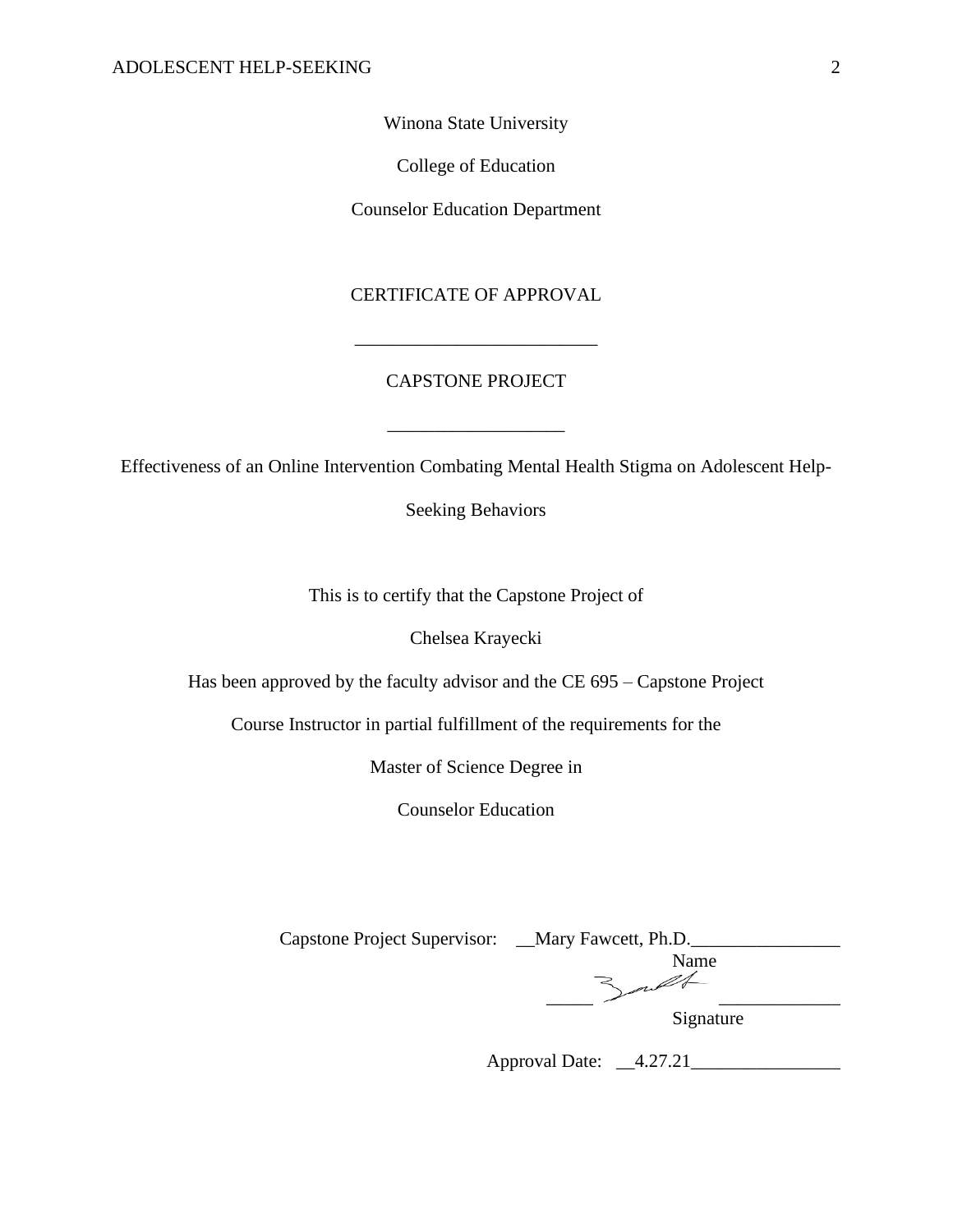#### **Abstract**

Mental health stigma has been shown to be a barrier to seeking help for mental health concerns. This is especially true for adolescents due to important developmental characteristics. According to the World Health Organization (WHO) (2021), depression is one of the major causes of mental health concerns and disability among adolescents. In addition, the WHO (2021) also states that mental health conditions account for 16% of global burden of illness in people ages 10-19-years-old. The current pandemic has only increased these concerns, as social, emotional, and mental well-being has been impacted by the pandemic (Centers for Disease Control and Prevention, CDC, 2021). It is crucial to target adolescents through mental health stigma interventions to increase help-seeking behaviors. The present article investigates the literature on mental health stigma with adolescents, the connection with help-seeking behaviors, and the impact of an online intervention on mental health stigma and help seeking behaviors.

*Keywords:* COVID-19, mental health, mental health stigma, adolescents, mental health stigma interventions, online interventions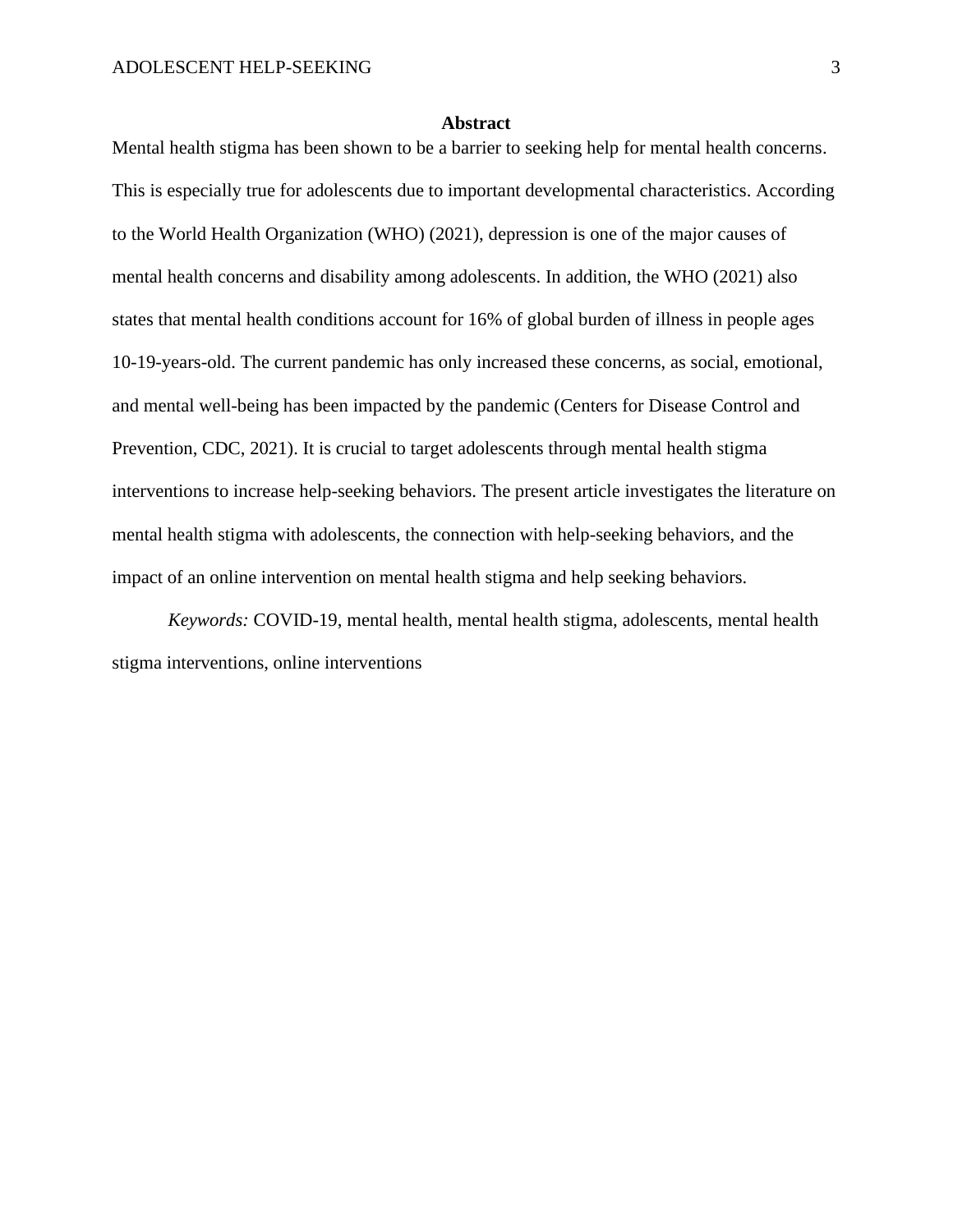# Contents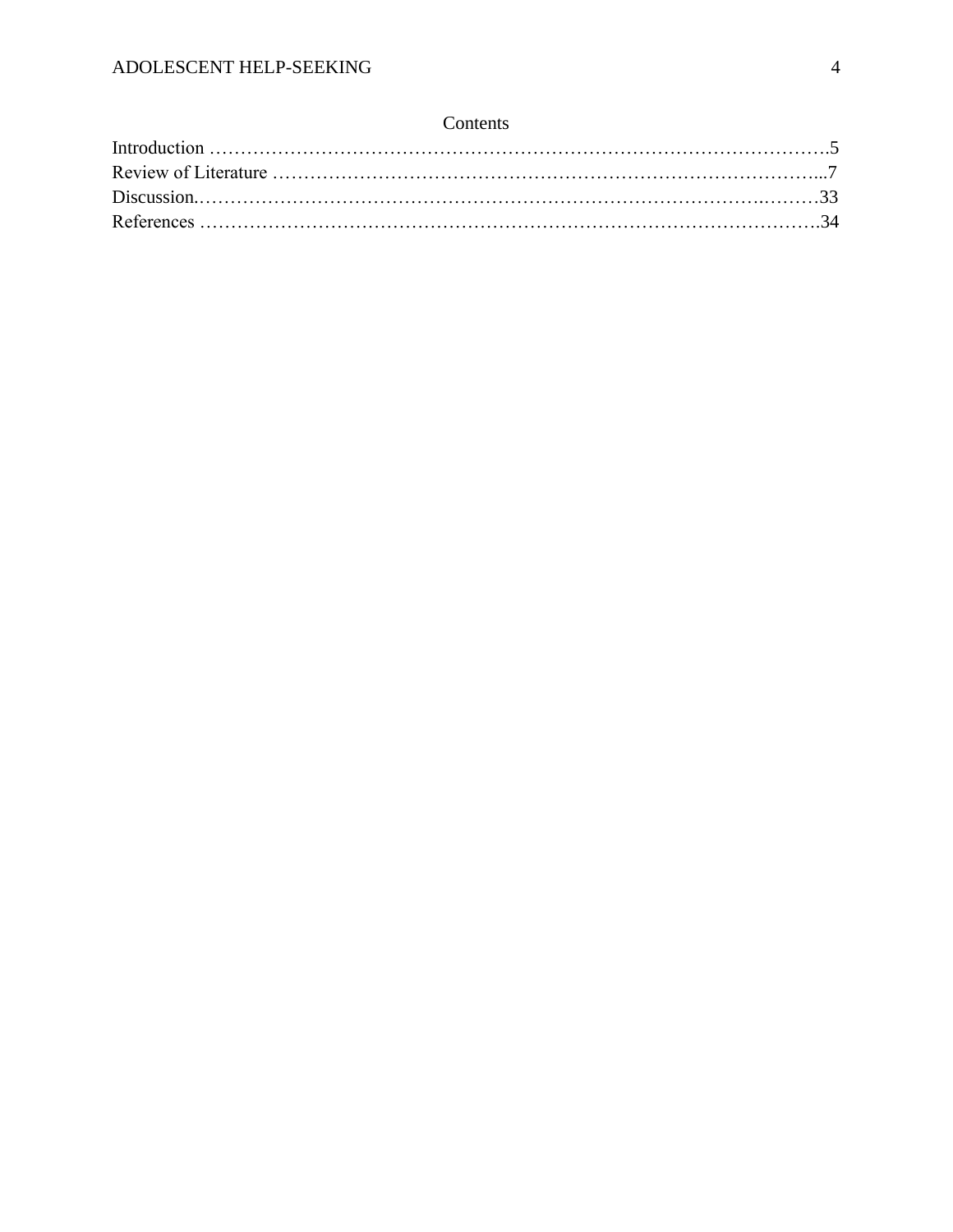# **Effectiveness of an Online Intervention Combating Mental Health Stigma on Adolescent Help-Seeking Behaviors**

The current pandemic has caused detrimental effects to many aspects of people's lives. Fear, worry, and stress has become part of the daily norm, as uncertainty is paramount regarding when the pandemic will end. This uncertainty is normal and understandable in the context of the COVID-19 pandemic but has contributed to a mental health crisis. Isolation and deviation from social norms as a result of the pandemic has led to a dramatic increase in anxiety, depression, and many other mental health concerns. According to the Center for Disease Control (CDC, 2021), stress can cause feelings of fear, anger, sadness, worry, numbness, and frustration, changes in appetite, energy, desires, and interests, difficulty concentrating and making decisions, difficulty sleeping and having nightmares, physical reactions such as headaches, body pains, stomach problems, and skin rashes, worsening chronic physical and mental health concerns, and an increase in tobacco, alcohol, and other substance use. This highlights how prolonged stress can have detrimental effects on an individual, leading to a deterioration in daily functioning. In addition, results from a panel survey found that 40.9% of respondents reported at least one adverse mental health condition, including anxiety and depressive disorder (30.9%), symptoms of Trauma-and-Stressor-Related Disorder (TSRD) related to the pandemic (26.3%) and having started or increased substance use in relation to coping with COVID-19 (Czeisler et al., 2020). The lack of functioning caused by the prolonged stress can lead to consequences such as job loss and financial concerns. This can therefore increase stress, leading to an endless cycle of anxiety and depression without implementation of mental health treatment. For adolescents, this cycle is enhanced due to vulnerable developmental characteristics, causing detrimental damage to adolescent mental health. As the pandemic continues, it can be expected that mental health concerns will increase, leading to an increase in importance of help-seeking.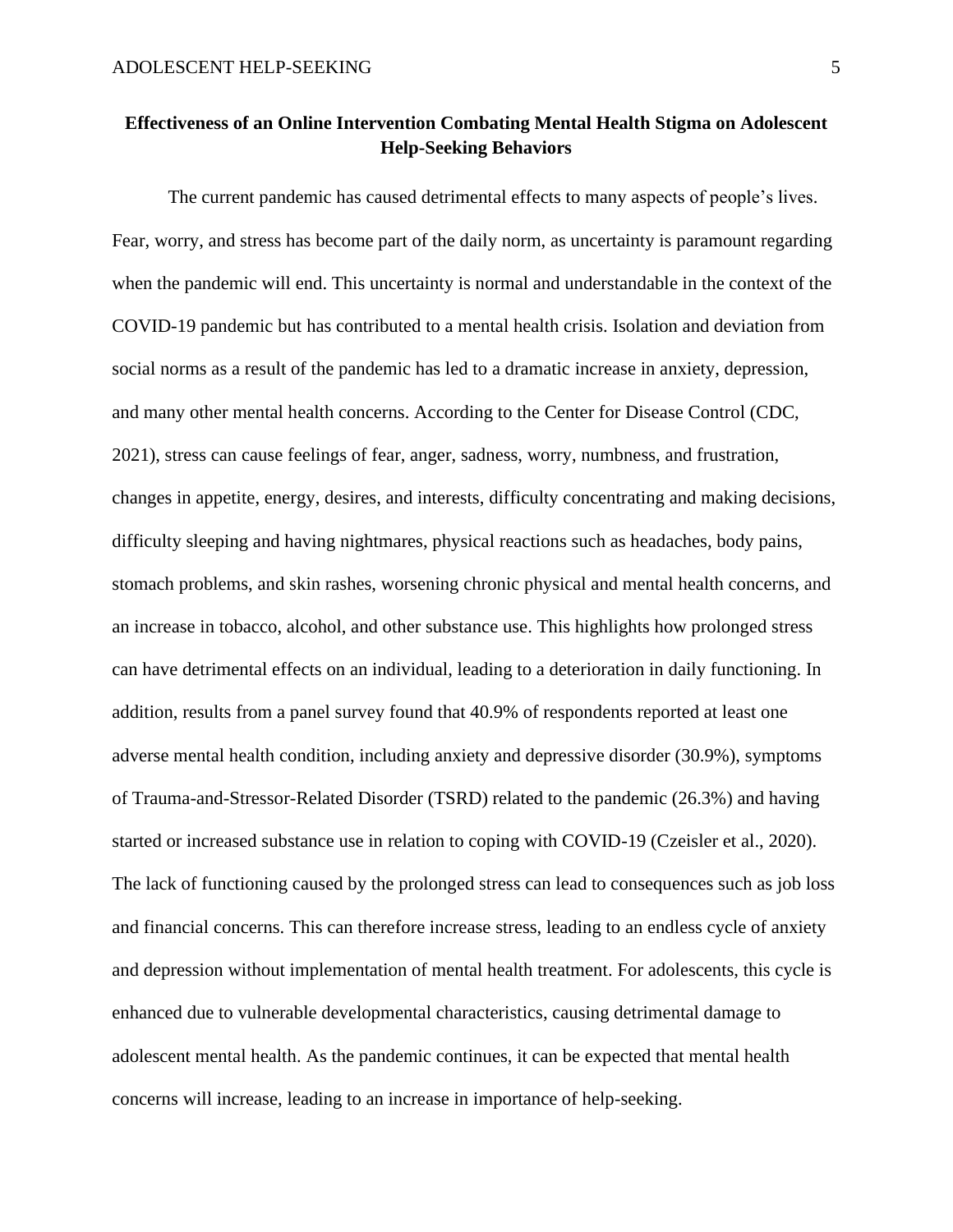In order to provide help to people struggling with mental health concerns, it is important to understand the barriers to people receiving treatment. One major barrier to people seeking treatment is mental health stigma. According to Shah and Beinecke (2009), "A major cause of stigma associated with mental illness is the myths, misconceptions, and negative stereotypes about mental illness held by many people in the community" (p. 23). These myths, misconceptions, and negative stereotypes must be addressed through interventions in order to increase help-seeking behaviors. This highlights the importance of mental health stigma interventions in reducing stigma and increasing help-seeking behaviors. It is important to target adolescents because mental health concerns can extend to adulthood, which can impair both physical and mental health, which limits opportunities to lead fulfilling lives as adults (WHO, 2021). Since adolescence is an important developmental stage, the impact of mental health interventions can be life-changing and continue into adulthood. With the current pandemic, the importance of online or virtual methods of intervention delivery is crucial. As the pandemic continues, it can be expected that mental health concerns will increase, leading to an increase in importance of help-seeking. The literature review will discuss mental health and COVID-19, specifically discussing the impact of anxiety, uncertainty, and grief, adolescent mental health and COVID-19, the predictors, and barriers to help-seeking, mental health stigma interventions, interventions with adolescents, online interventions, and adolescent online interventions.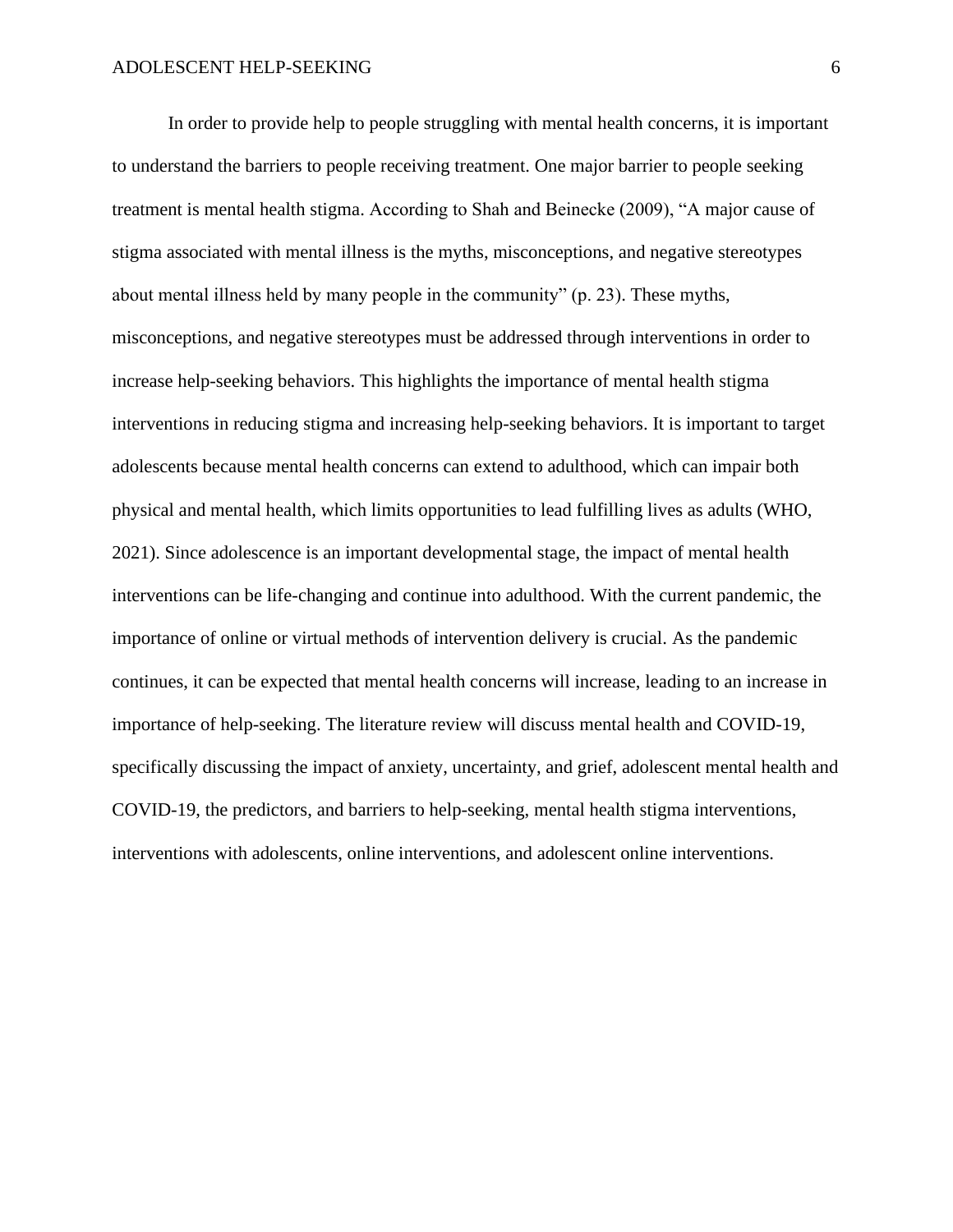#### **Review of Literature**

# **Mental Health and COVID-19**

The novel coronavirus of 2019 (COVID-19) has had detrimental impacts on mental health. To reduce the spread of the virus, individuals have had to make unanticipated changes in their everyday schedules for the safety of themselves and others (Fitzpatrick et al., p. 17). In addition to changes in schedule, individuals have had to implement social distancing measures. Measures that have been implemented to promote social distancing include limiting the side of gatherings, maintaining at least six feet of distance between people, closure of nonessential businesses, teleworking, distance learning, and shelter-in-place orders (Oosterhoff et al., 2020). Social distancing practices have induced feelings of isolation and disconnection from typical routines, which has put Americans at risk for depression (Summers-Gabr, 2020). People have been required to change their typical ways of connectedness, which can lead to loneliness and a decrease in well-being. This increased risk for depression will have varying effects on mental health functioning that unfold over time. Although no one is immune from potential negative mental health effects, the burden of adverse outcomes will not be equally shared (Mancini, 2020). People who are facing ongoing stressors, such as job loss, financial and occupational stress, childcare needs, social isolation, interpersonal loss, and virus exposure are at a substantially greater risk for negative mental health effects (Mancini, 2020). During the pandemic, there has been reinforcing themes related to "you're alone or isolated" (Saltzman et al., 2020). This can therefore increase negative well-being. As the pandemic continues, this message will become more prominent in culture and will continue to be detrimental to mental health in America. According to Saltzman et al. (2020), "the term 'social distancing' has been a constant call-to-action on TV, radio, and social media versus the more appropriate term 'physical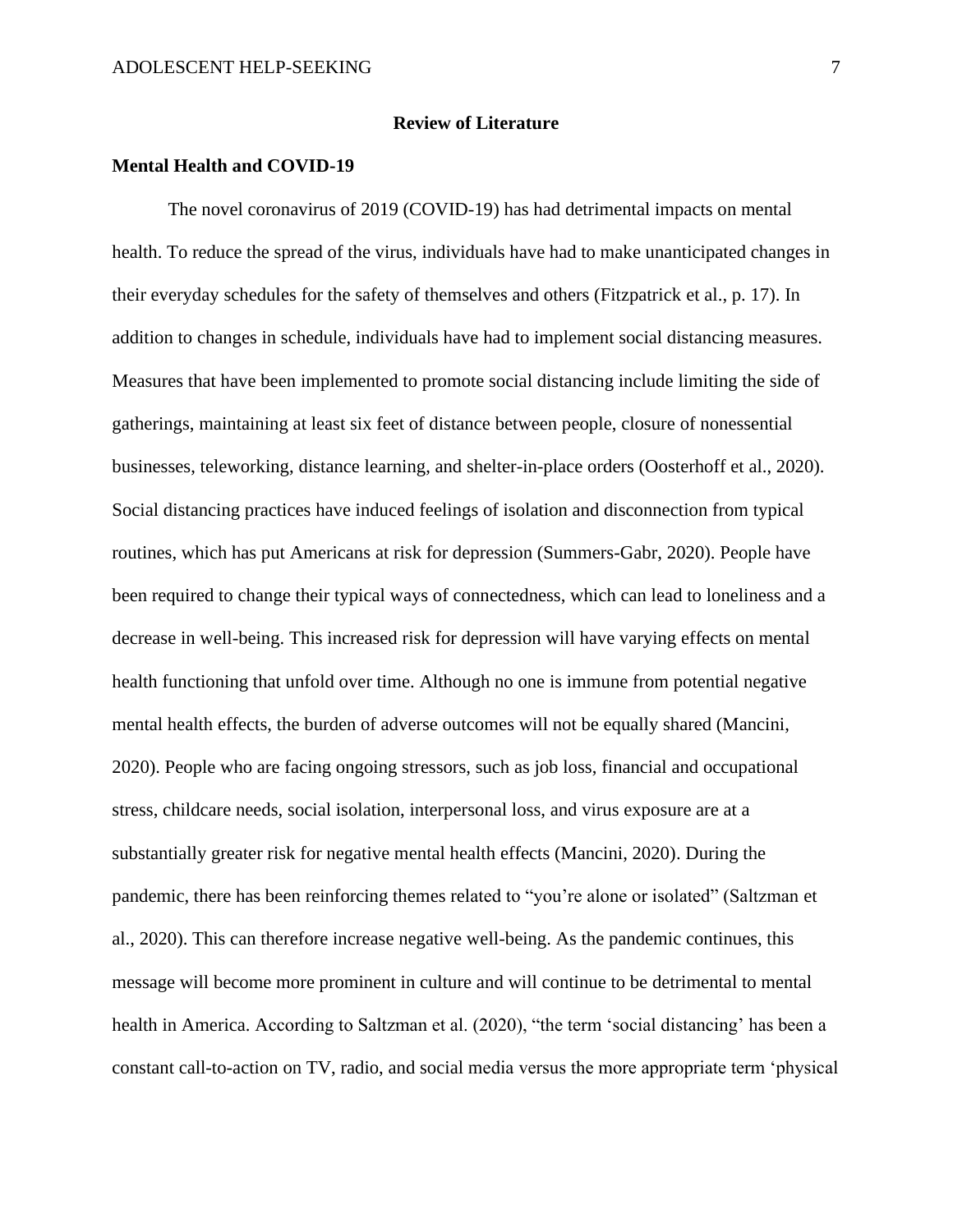distancing,' adding to the perception of isolating oneself socially" (p. 55). The term social distancing seems to have continued to have negative effects on mental health as the pandemic has persisted. It has become almost impossible to avoid the discussions surrounding COVID-19 and people are flooded with bad news daily (Estes & Thompson, 2020). In the current technological age, users can search for newsworthy events at any time due to the availability of online sources, but smartphones can also update users about breaking news throughout the day (Estes & Thompson, 2020). According to Estes and Thompson (2020), "Screens are now filled with news about increasing numbers of confirmed cases of COVID-19, unprecedented unemployment statistics, frightful economic downturn projections, growing social tension, and a steadily rising death toll" (p. 31). The availability of information on the internet has become a catalyst to increasing mental health concerns in America. Throughout the pandemic, there has been a continuous shifting risk, which is exasperated by discussions about the pandemic in both the news and social media and the uncertainty of when the crisis and threat to life will end, which contributes to a prolonged period of stress (Estes & Thompson, 2020). The prolonged period of stress will continue to have negative consequences for people in America even after the pandemic has ended. It should be expected that mental and physical health consequences of the current pandemic will continue to grow without implementation of interventions. The pandemic has seemed to have caused an increase in a variety of mental health concerns, but specifically has increased anxiety, depression, loneliness, and grief in America.

#### *Anxiety*

The pandemic has been a trigger for an increase in anxiety. For people with Obsessive Compulsive Disorder (OCD) and Illness Anxiety Disorder, this increase has been extremely detrimental. The pandemic could be leading people to take on trademark symptoms of OCD and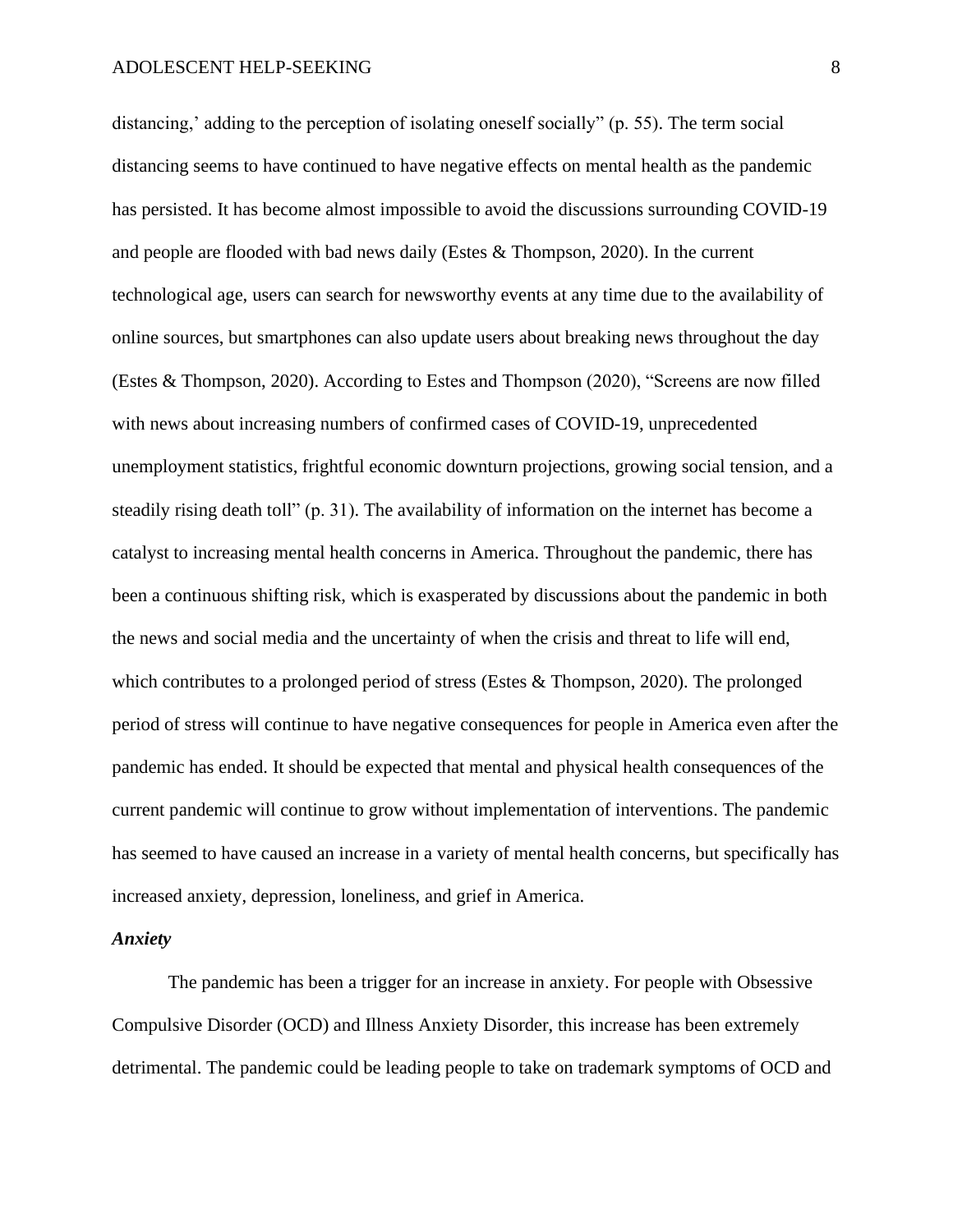illness anxiety disorder, which includes preoccupations with being cleanly, hypervigilance to somatic sensations, and fear of infection (Rivera & Carballea, 2020). Attempting to decrease this anxiety, people may be engaging in ritualistic behaviors to cope with worrying about becoming ill (Rivera & Carballea, 2020). Ritualistic behaviors include excessive cleaning and washing, counting, and checking behaviors, and reassurance seeking. According to Rivera and Carballea (2020), "Adjustments and practices stemming from rumination and ritualistic behaviors are not only affecting activities of daily living during the pandemic, but may become normalized, which may impact mental health" (p. 66). An increase in rumination will therefore increase ritualistic behaviors, which therefore increases decompensation. It seems that for people with OCD and illness anxiety disorder, the coronavirus has become a trigger for anxiety, stress, and fear (Rivera & Carballea, 2020). Handling daily stressors for people with these concerns has become more difficult and debilitating. Often, fear of illness or encountering sick individuals results in increased levels of distress and anxiety, which therefore induces ritualistic behaviors as mechanisms to decrease the fear (Rivera & Carballea, 2020). This can lead to avoidance of daily tasks both inside and outside the house, leading to an increase in functional impairment. Due to the current situation, health authorities and loved ones may unintentionally reinforce obsessions and compulsions for people struggling with OCD and illness anxiety disorder (Rivera & Carballea, 2020). Across the world, governments are enforcing the use of face masks as well as promoting the importance of social distancing practices, which will most likely elicit new habits and norms regarding health practices and socialization (Rivera & Carballea, 2020). These new norms for ritualistic sanitary precautions could become triggers and reinforcements for obsessive thinking and compulsive behaviors (Rivera & Carballea, 2020).

#### *Uncertainty*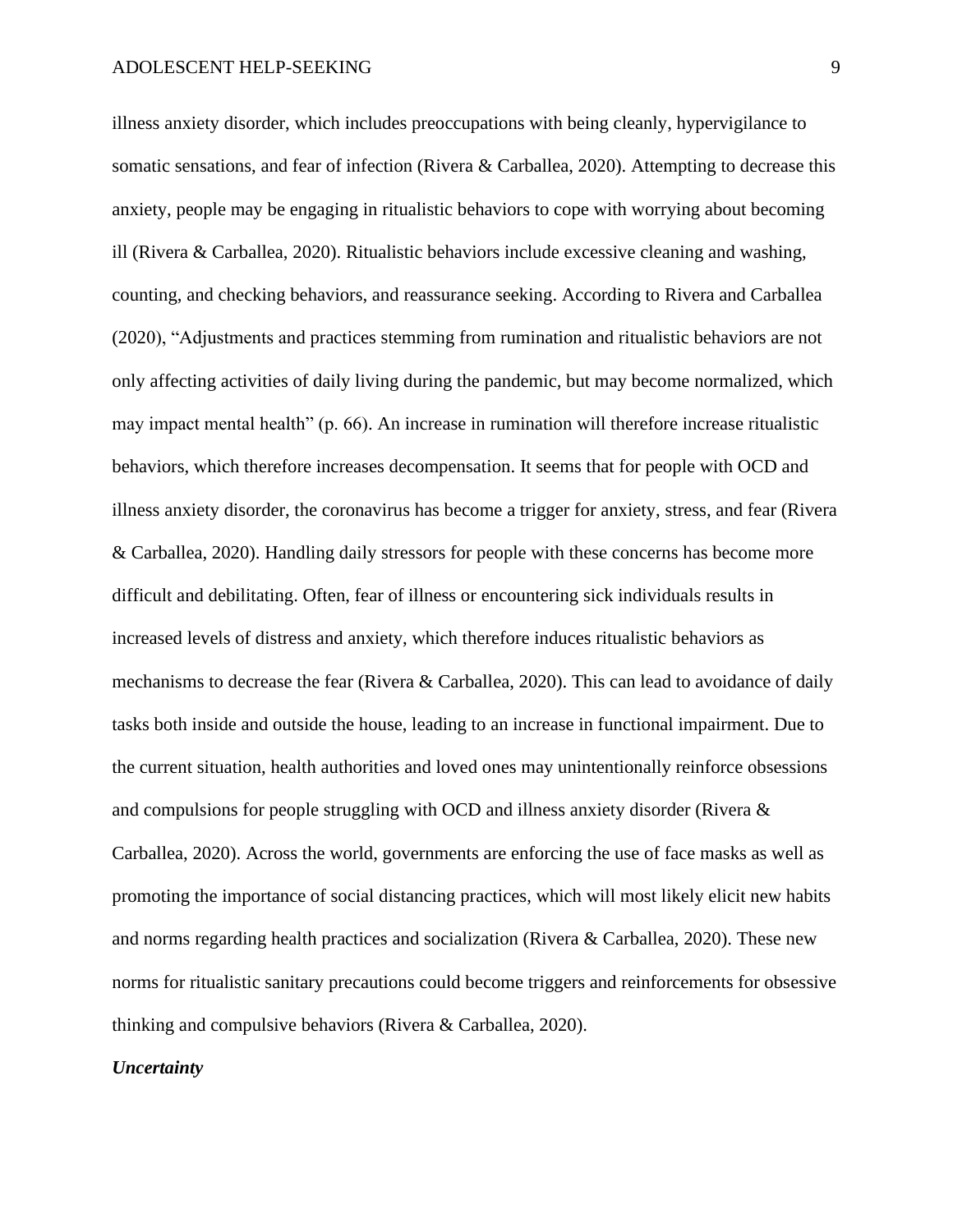COVID-19 has led to an increase in uncertainty in America. International responses have varied, yet infection has been heterogeneous (Retitie & Daniels, 2020). This creates confusion and uncertainty across the world by questioning COVID-19 preventative measures. Many Asian countries were able to put in place and enforce early draconian containment and contract tracing measures, while this was less appropriate and relevant in the Western context (Durodie, 2020). This seems to have confused many in both Asia and the West, who appear to have preferred to see conformity and adherence to what they understood as the new norms, such as cessation of international travel and local mobility, early in the emergency (Durodie, 2020). In addition, responses to COVID-19 reflect, not just what is happening in the present, but the overall outcome of cultured messages about what is acceptable to fear and how to fear imparted to people through specific incidents, narratives, and social prisms over a protracted period (Durodie, 2020). This is evidenced through Western cultures not implementing safety measures early in the pandemic. Early Western responses to the pandemic were laxed compared to Asian cultures, evidencing that Western culture did not take the pandemic as seriously as Asian cultures, who implemented more immediate and strict measures to stop the spread of the virus. According to Durodie (2020), "almost every element of the COVID-19 outbreak today is questioned—from its origins, extent and actions; through its infectivity, durability, and lethality; to the best way to respond to, and eventually redress, the situation" (p. 62). Without more clarification on the pandemic, uncertainty will continue to manifest, leading to an increase in anxiety in America.

# *Grief*

Grief has become a major concern in result of the pandemic. During such volatile times, where loss has manifested in a variety of ways, grief appears to be a primary outcome of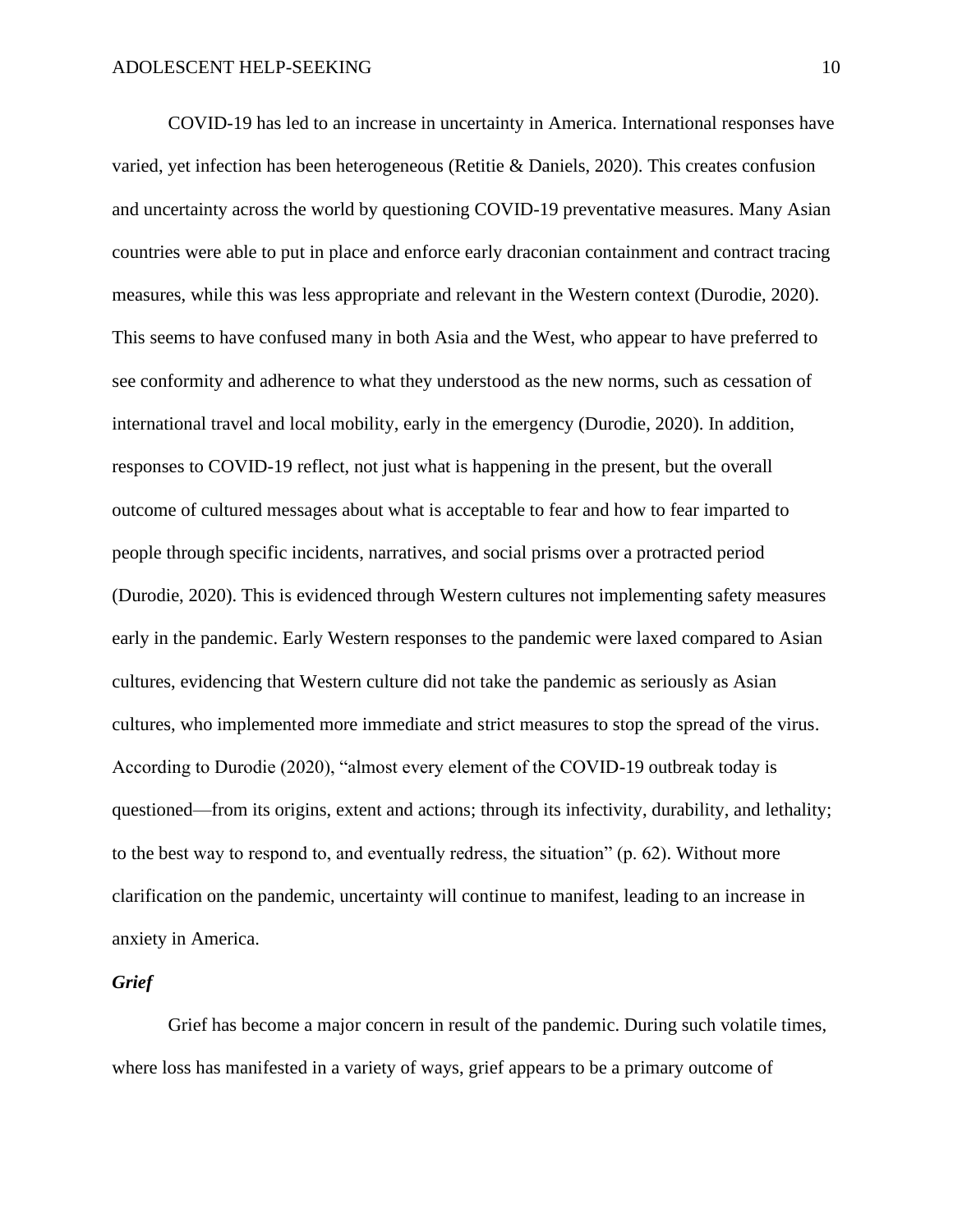COVID-19 (Bertuccio & Runion, 2020). Loss is defined by uncertainty, dreaded future loss, and loss that is persistent, intense, and preoccupying (Bertuccio & Runion, 2020). Ambiguous loss relates to uncertainty, where more seems to be unknown than known. Families are uncertain about how long their unemployment or furlough will last, children are uncertain if or when they will return to school, and many are left wondering if "life as they knew it" will be a distant memory (Bertuccio & Runion, 2020). People are left yearning for normalcy but have looming uncertainty about when, or if, normalcy will resume, which occupies a strong psychological presence in the United States.

The pandemic has led to an increase in anticipatory grief, which is grieving what is expected to come. People may anxiously question whether they or a loved one will contract or possibly die from COVID-19, leading to an increase in anticipatory grief. In addition to mourning over possible health scares or fatal outcomes, many people are also grieving the anticipated losses of major milestones or events, such as graduations, family reunions, and weddings (Bertuccio & Runion, 2020). Due to the unforeseeable future of the pandemic, anticipatory grief continues to increase. The policies and restrictions that were put in place to enforce safety during the pandemic continues to be the norm, leading to uncertainty about when major milestones will be able to take place once again. Some people may feel guilty or selfish for grieving losses unrelated to health, yet no matter what the actual or anticipated loss may be, the reactions are still real and valid (Bertuccio  $\&$  Runion, 2020). People may struggle to accept this and will lead to a decrease in help-seeking behaviors. In addition to anticipatory grief, complicated grief is similar to anxiety or depression, but is distinct in that it is in direct reaction to loss (Bertuccio & Runion, 2020). Given the current circumstances and stressors limiting the ability to cope, complicated grief may become even more prevalent (Bertuccio & Runion, 2020).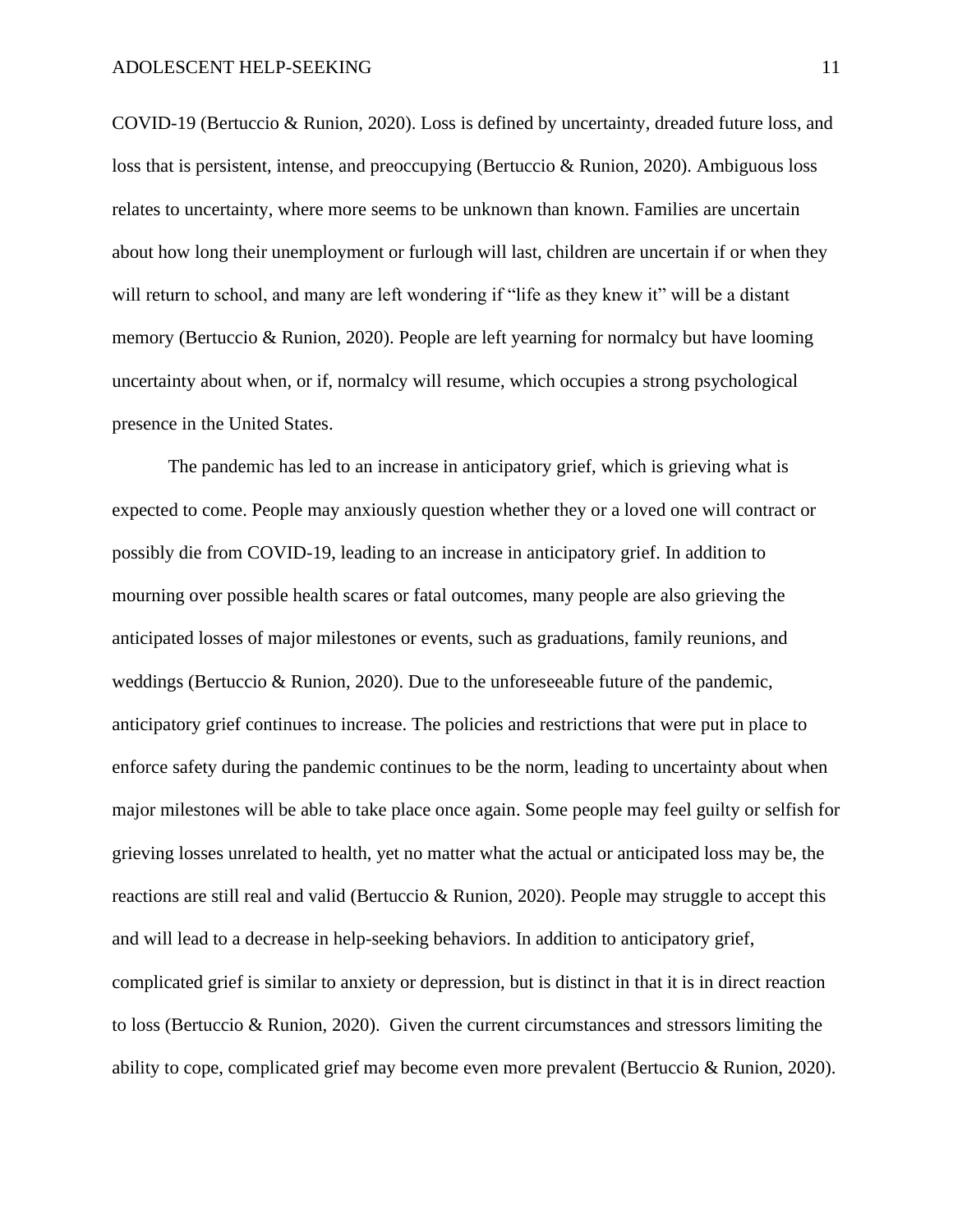According to Bertuccio and Runion (2020), "Loss is a common experience during the pandemic; thus, it is likely that individuals across the United States will manifest different forms of grief, whether it be ambiguous, anticipatory, complicated, or others" (p. 88). This is important for mental health providers to take into consideration when providing therapy to people struggling with grief.

#### **Adolescent Mental Health and COVID-19**

Adolescents have not been excluded from effects caused by the pandemic. The pandemic is a global event that has had detrimental effects on adolescents' daily lives (Oosterhoff et al., 2020). The effects of stress are heightened for adolescents due to important developmental characteristics (Ellis & Dumas, 2020). Adolescents are more vulnerable to the psychological effects of the pandemic than adults because of their immature cognitive and emotional regulation systems, and they tend to exhibit more negative psychological outcomes (Zhou, 2020). Adolescents are still developing neurocognitively and negative stimuli, such as the current pandemic, can hinder this growth. Adolescents are portraying negative psychological outcomes as a result of the pandemic. Results from a study by Ellis et al. (2020) showed that adolescents are very concerned about the COVID-19 pandemic as well as schooling and peer relationships, with 43% of the adolescents in the study saying they are "very concerned" about the pandemic. Overall, adolescents' stress about the pandemic was significantly related to poorer adjustment, including an increase in reported depression and greater loneliness (Ellis et al., 2020). Adolescents reported worrying about family finances and infection for themselves or loved ones (Ellis et al., 2020). In addition to these worries, social distancing seems to have played a role in adolescent mental health. According to results from a study by Oosterhoff et al. (2020), adolescents who were engaging in social distancing because they did not want to get sick or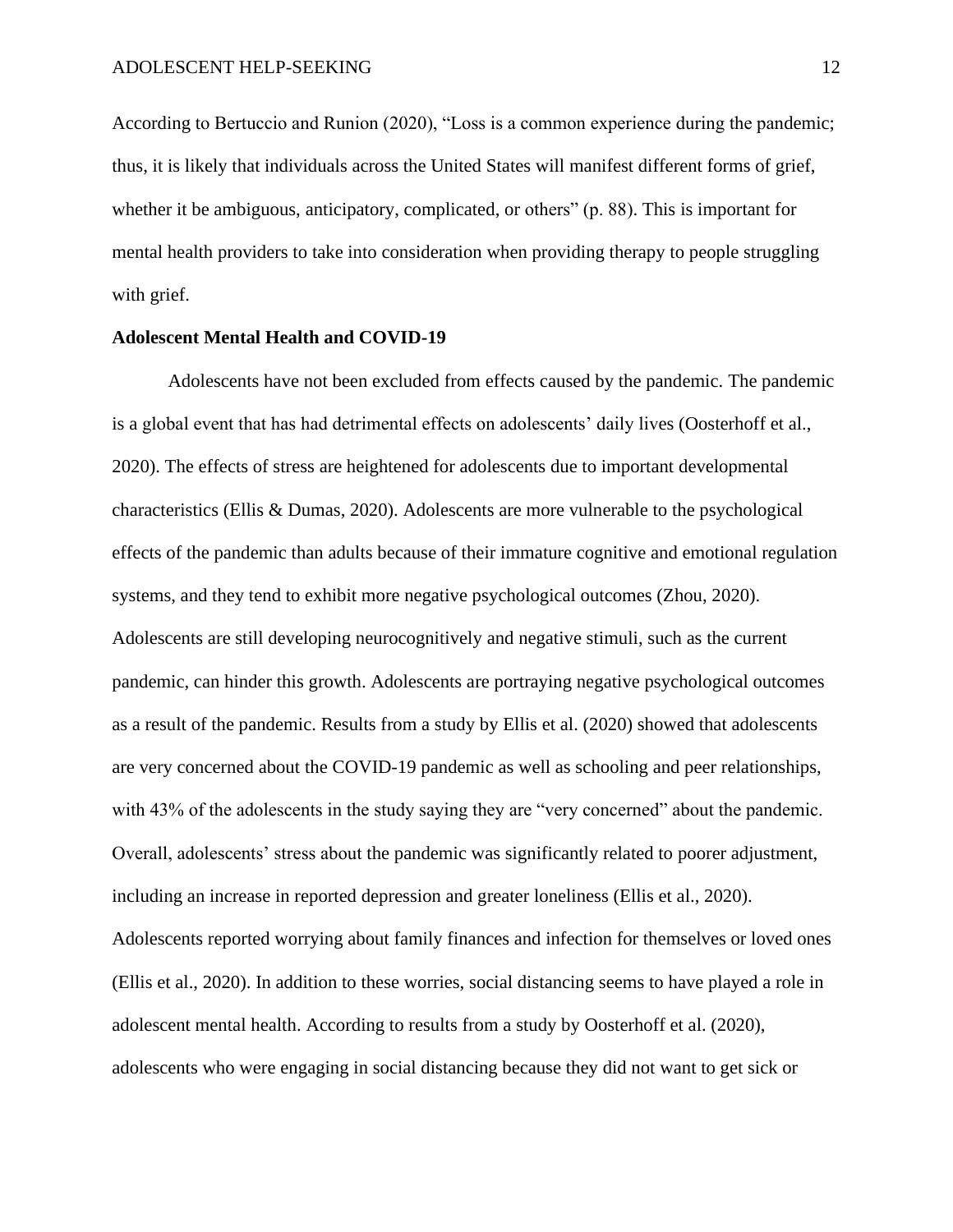because they wanted to avoid judgement reported greater anxiety symptoms. This highlights the importance of isolation in adolescent mental health during COVID-19. Further results from this study showed that adolescents who were engaging in social distancing because they would have otherwise preferred to stay home reported less anxiety and depressive symptoms (Oosterhoff et al., 2020). It can be expected that when social distancing measures are eliminated, anxiety and depression symptoms will increase for people who prefer to stay home. Oosterhoff et al. (2020) also found that adolescents who were social distancing because a friend told them reported greater depressive symptoms. Further information from this study showed that adolescents who were engaging in social distancing because their parents made them reported an increase in belongingness (Oosterhoff et al., 2020). Overall, it seems that the global pandemic has caused an increase in anxiety and depression for many adolescents. With this increase in mental health symptoms, it is crucial to find ways to lessen these effects on depressive and loneliness symptoms in order to avoid chronic mental health concerns.

Ellis et al. (2020) also found that COVID-19 stress was related to more loneliness and depression, especially for adolescents spending more time on social media. Social media has been a catalyst for negative psychological outcomes in adolescents during the pandemic. At the beginning of the COVID-19 crisis, adolescents' social and academic lives were almost exclusively virtual, leading to a marked increase in screen time and social media use (Ellis et al., 2020). According to Ellis et al. (2020), "adolescents who reported watching or reading more COVID-19 news, who spent more time on social media, and who reported working in the community reported even greater COVID-19 stress" (p. 183). This demonstrates the negative impact that social media can have on mental health, even during a time where most activities are completed virtually.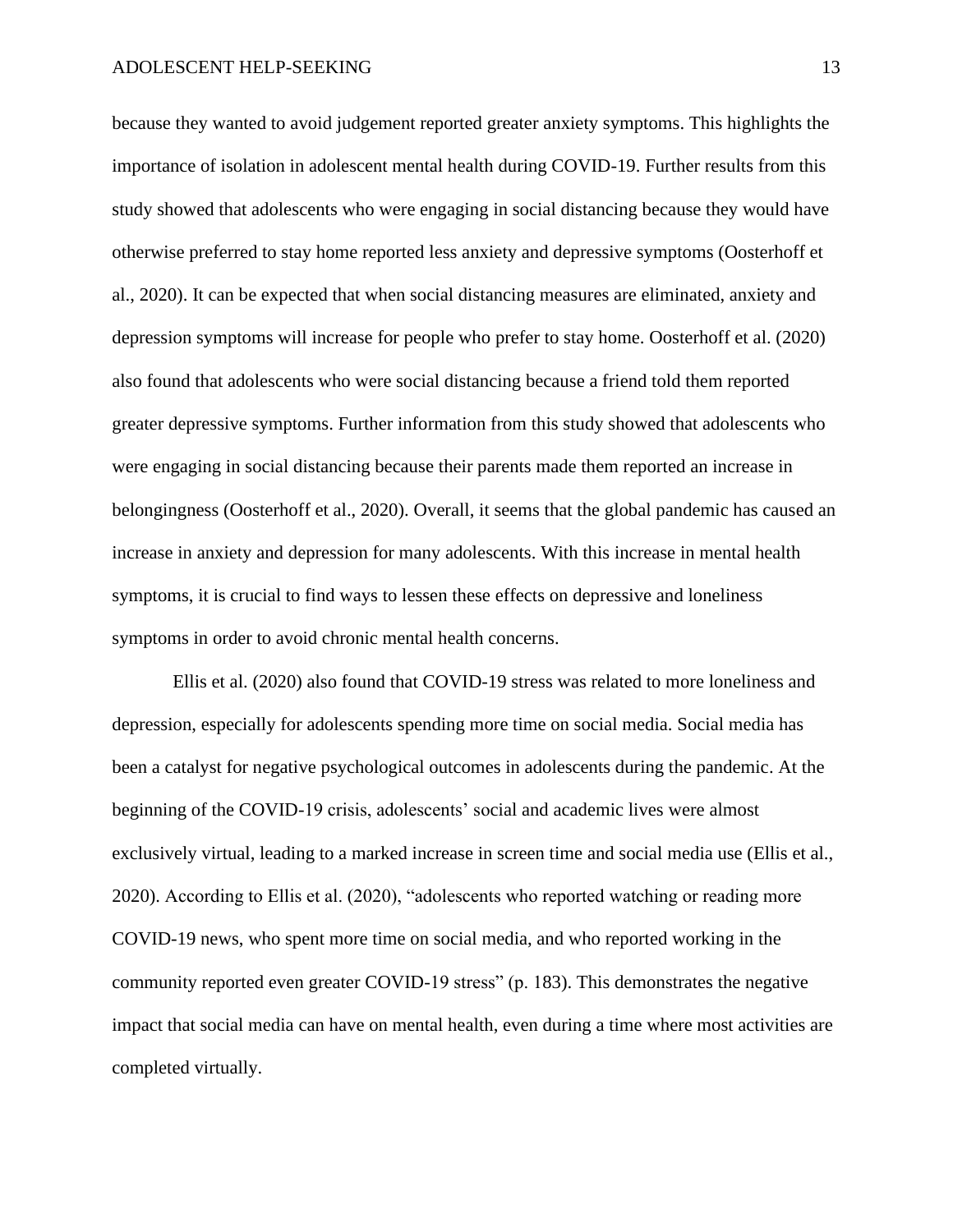### **Help-Seeking Behaviors**

### *Facilitating Factors*

**Positive Attitudes.** Having a positive outlook on mental health treatment is crucial engaging in help-seeking behaviors. One meaningful factor explaining willingness to seek help for mental health concerns is peoples' own perception of how necessary it is for them to receive psychological help (Topkaya, 2015). This shows that the less a person feels help for mental health concerns is necessary, the less their desire to seek help is (Topkaya, 2015). People may feel that their concerns do not require mental health treatment intervention, therefore decreasing help-seeking behaviors. According to Topkaya (2015), a positive relationship was found between perceived barriers towards using mental health help services and perceived need for those services. Therefore, if a person perceives a lot of barriers, the need for services increases as well.

Another important factor related to positive attitudes about mental health treatment is believing in the benefits of psychological services. People who believe that mental health treatment is beneficial are more likely to engage in help-seeking behaviors. According to Topkaya (2015), "individuals who believe in the benefits of the psychological counseling process are more likely to not only be more willing to seek psychological help, but also more likely to benefit from the use of such psychological help services" (p. 29). Positive outlooks on mental health treatment increases help-seeking behaviors as well as benefit from these services. Promoting mental health help services is a major factor in facilitating one's decision to seek help as it results in easy access and normalization (Topkaya, 2015). This therefore increases positive outlooks on mental health, which will increase help-seeking behaviors. Facilitating factors for engaging in help-seeking behaviors includes seeking psychological help as a last resort, the belief that one may sometimes need help in handling his/her problems, and the expected benefits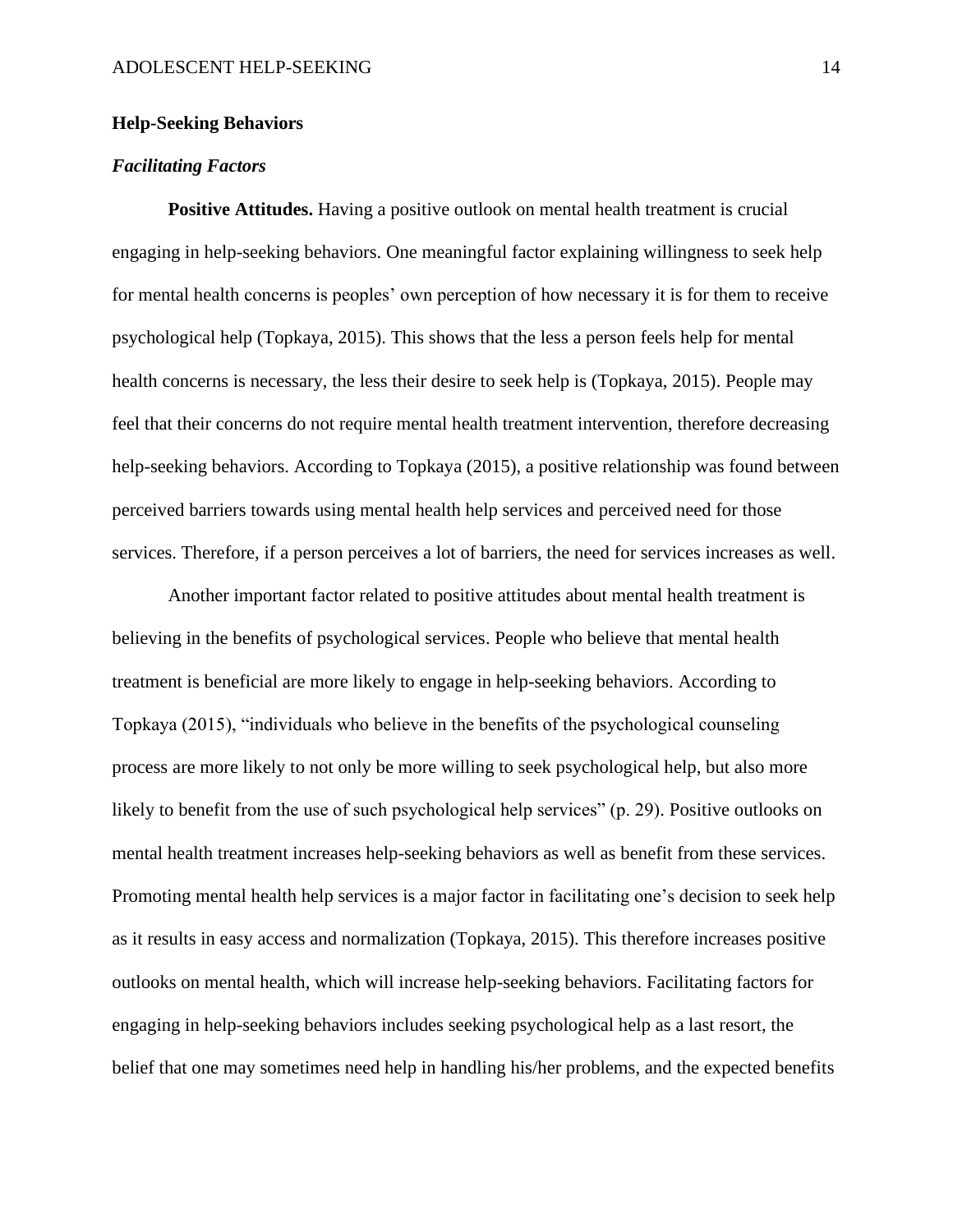(Topkaya, 2015). It is important to express the importance and benefits of mental health services in order to increase help-seeking behaviors. Experts offering psychological help should provide clarifying information to the public about what mental health help is and how they work in order to increase help-seeking behaviors (Topkaya, 2015).

# *Preventing Factors*

**Mental Health Stigma.** A major barrier to seeking mental health services is stigma. Stigma is a multi-faceted construct and affects all aspects of a person's life (Chen, Koller, Krupa, Stuart, 2016). Stigma limits life opportunities of people who struggle with mental illness (Oexle et al., 2018). Society may see people who receive psychological help as mad or crazy, which decreases their help-seeking behaviors (Topkaya, 2015). Similarly, individuals who perceive others to have negative attitudes towards mental health may be more likely to devalue and avoid people with mental illness in order to fit the perceived social norms (Hackler et al., 2016). Stereotypes typically play an important role in mental health stigma. Common stereotypes include dangerousness, responsibility and controllability, and incompetence (Kosyluk et al., 2017). Additional common stereotypes include ideas that individuals with mental health concerns are incompetent, weak, or dangerous (Bulanda et al., 2014). These beliefs lead to emotional reactions of fear, blame, and pity (Kosyluk et al., 2017). As a result of these stereotypes, individuals with mental health concerns experience discrimination in the form of avoidance and withdrawal, coercion, and segregation (Kosyluk et al., 2017). This can therefore increase mental health concerns in people who struggle with these concerns. According to Vogel et al. (2007), the fear of stigmatization deters individuals from acknowledging their illness, seeking help, and remaining in treatment, which creates unnecessary suffering. In addition, the stigma around mental illnesses often makes it difficult for people with a mental illness to access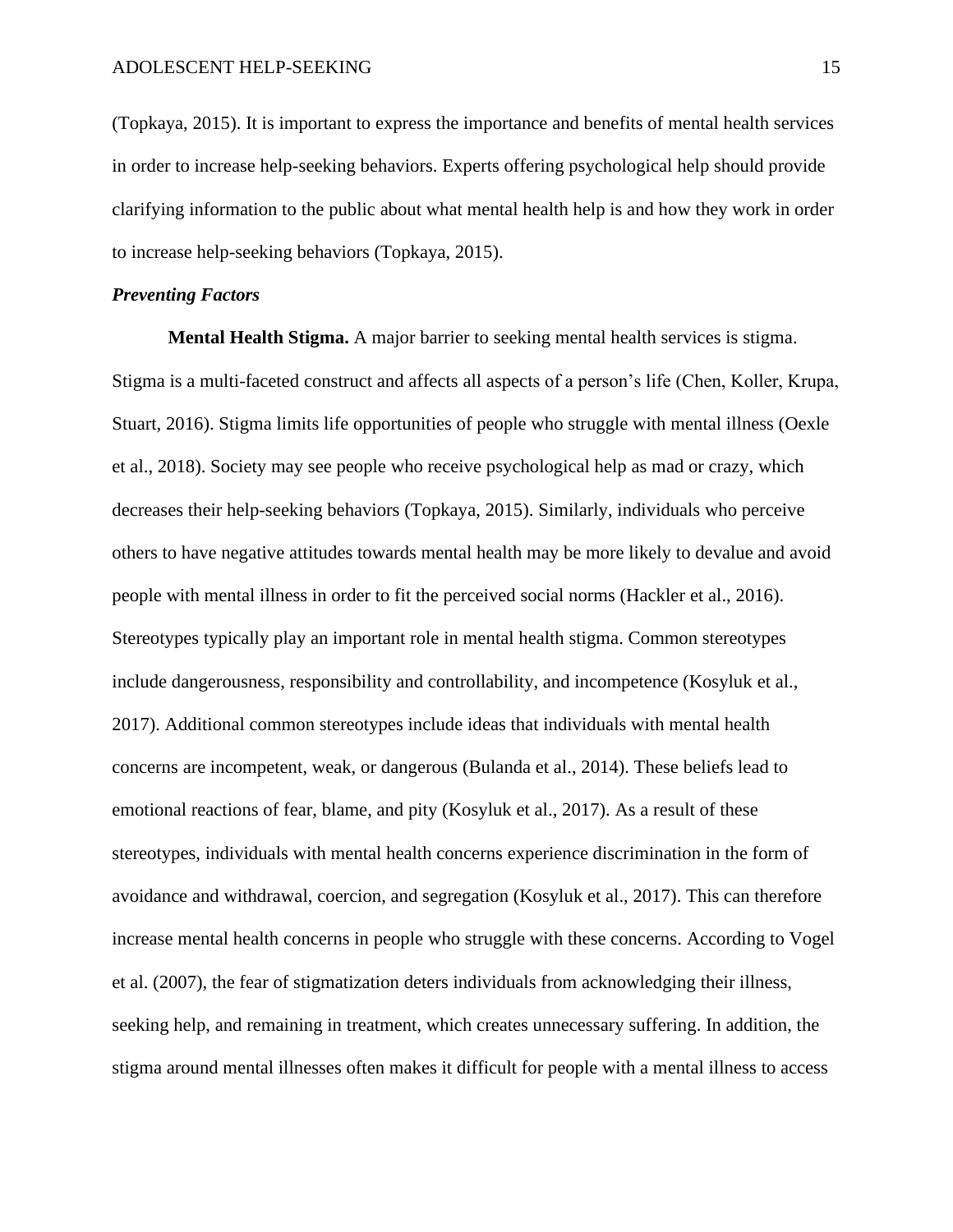services and to fully participate in society (Chen et al., 2016). Societal views often play a vital role as well. These views can lead to prejudice, which is the belief in stereotypes and decisions made on this basis (Bulanda et al., 2014). All these concerns lead to an increase in negative emotions, which can be debilitating for individuals struggling with mental health concerns. Due to the stigma and the desire to avoid these negative emotions, individuals may refuse treatment (Bulanda et al., 2014). These reports stress the importance of better understanding the role of stigma in seeking care so that interventions to reduce stigma can be implemented (Vogel et al., 2007).

**Public Stigma.** Public stigma refers to stigma that develops as a result of public opinion. Public stigma is the perception held by others, such as society, that an individual is socially unacceptable (Vogel et al., 2007). These stereotypes can be enhanced by news reports and fictional portrayals of people with mental health concerns that tend to focus on people who are violent, suicidal, and dysfunctional (Romer & Bock, 2008). This can therefore lead to an increase in public stigma. According to Vogel et al. (2006), "Public stigma is the perception held by a group or society that an individual is socially unacceptable and often leads to negative reactions towards them" (p. 325). Therefore, someone who seeks psychological treatment is undesirable or socially unacceptable (Vogel et al., 2006). It also seems that it is not just having a disorder but seeking psychological services that is stigmatized by the public (Vogel et al., 2007). People who are struggling with mental health concerns may internalize this stigma, which can lead to a decrease in help-seeking behaviors due to fear of being stigmatized by the public. Results from a study by Vogel et al. (2013) support the notion that public stigma can serve as a direct barrier to seeking treatment as well as people's ability to form positive and healthy attitudes about themselves and their capabilities. In addition, Topkaya (2015) found that public stigma toward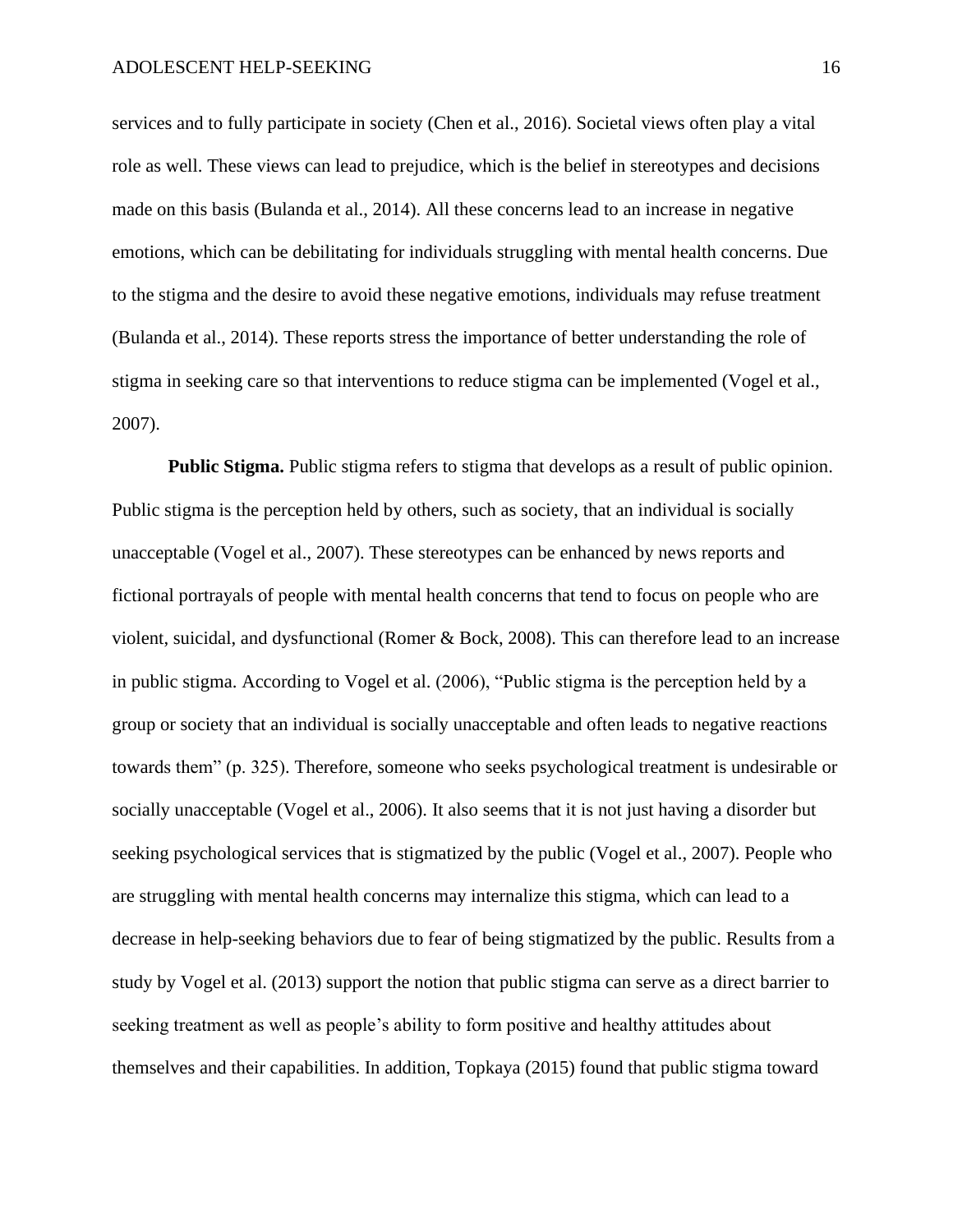seeking mental health treatment was the most important factor preventing people from seeking help. These studies highlight the negative relationship between public stigma and help-seeking behaviors. According to results from a study by Vogel et al., (2007), perceptions of public stigma associated with mental health predicted the self-stigma associated with seeking help, which therefore predicted attitudes toward seeking help as well as willingness to seek counseling services for psychological and interpersonal concerns. Additional results from this study showed that public stigma was positively related to self-stigma, and that self-stigma is negatively associated with the attitudes people have towards seeking help as well as these attitudes being positively associated with willingness to seek help for psychological and interpersonal concerns (Vogel et al., 2007). This indicates that as public stigma increases, self-stigma increases, which decreases help-seeking behaviors. Vogel et al. (2007) found evidence that public stigma can lead to negative internalization of the stigma, and that self-stigma plays a role in the formation of attitudes toward and willingness to seek counseling services. Public stigma can be very difficult to change due to multiple levels of society being involved but is an important factor to combat with mental health stigma interventions.

**Self-Stigma.** Self-stigma is focused on the individual and the internalization of stereotypes. This diminishes self-esteem, self-efficacy, and self-respect (Oexle et al., 2016). According to Vogel et al. (2006), "Self-stigma is the reduction of an individual's self-esteem or self-worth caused by the individual self-labeling herself or himself as someone who is socially unacceptable" (p. 325). This can lead to an increase in mental health concerns. According to Modified Labeling Theory (MLT), negative external messages from public stigmatization can have a harmful impact on a person's internal sense of self (Vogel et al., 2013). The internalization of self-stigma can lead to a decrease in help-seeking behaviors. There is clear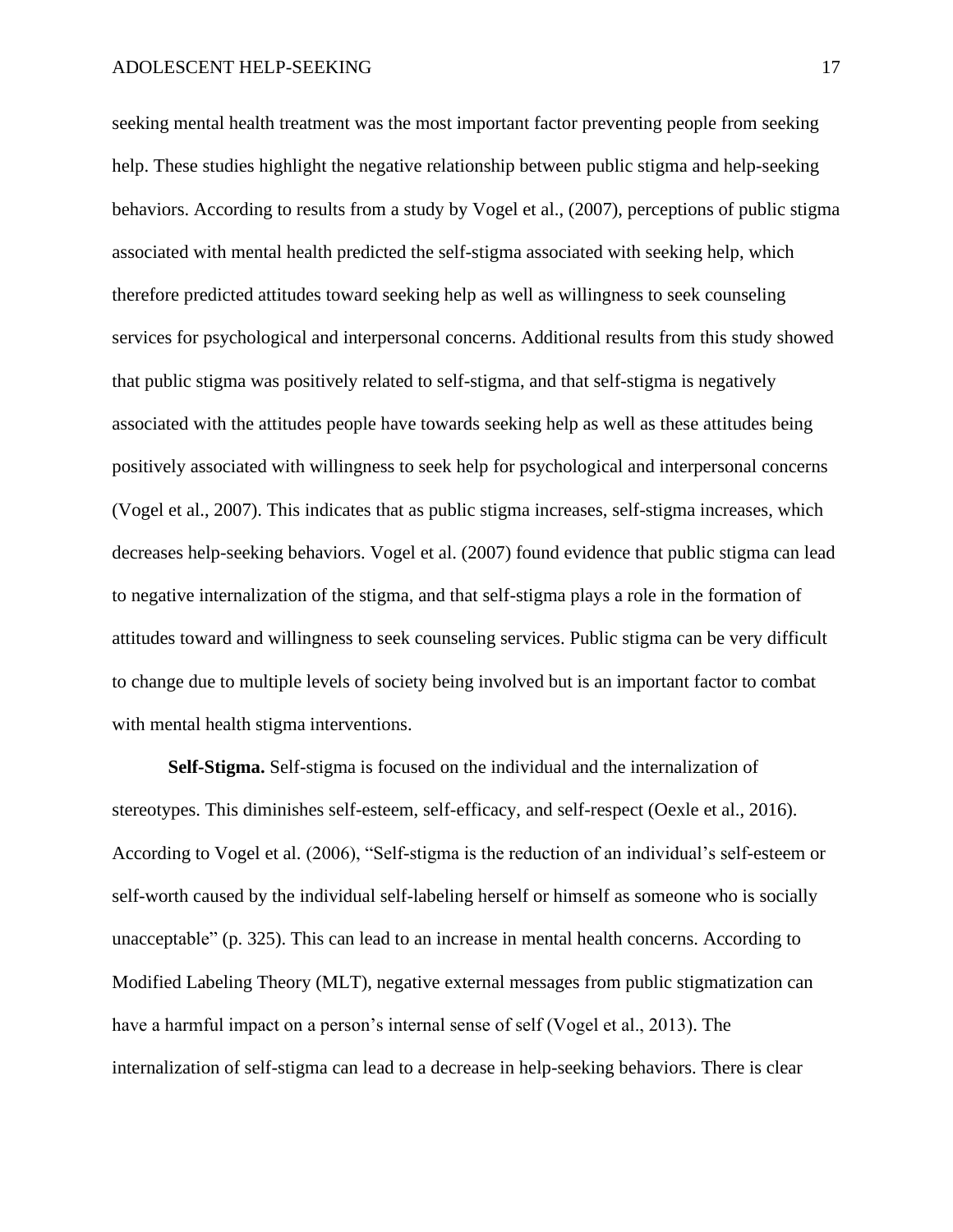support that awareness of stigma related to seeking treatment has a negative impact on people's attitudes toward seeking help and keeps many people from seeking help even when they are struggling with significant problems (Vogel et al., 2007). This decrease in help-seeking behavior can lead to an increase in mental health concerns. Self-stigma plays a powerful and unique role in developing attitudes toward mental health concerns and seeking treatment (Vogel et al., 2013). A study by Vogel et al. (2007) aimed to determine the relationship between perceived public stigma and willingness to seek counseling. Results from this study showed that public stigma can lead to negative internalization of stigma, highlighting the fact that self-stigma plays a role in formation of attitudes toward and willingness to seek counseling services (Vogel et al., 2007). The results further showed that public stigma is positively related to self-stigma, that self-stigma is negatively associated with the attitudes people have towards counseling, and that these attitudes are positively associated with the willingness to seek help for mental health concerns (Vogel et al., 2007). The role of self-stigma is an important predictor of help-seeking attitudes, willingness, and behaviors and is a more crucial indicator than perceived public stigma (Vogel et al., 2007). The combination of public stigma and self-stigma create negative attitudes of helpseeking, leading to decreased help-seeking behaviors and an increase in mental health symptoms. Changing the public's attitudes towards mental health help-seeking is an important step, but counselors should also assist people in learning how to manage or overcome the negative effects of internalizing stigma (Vogel et al., 2007). This highlights the importance of implementing mental health stigma interventions. Interventions that focus on eliminating public stigma should therefore decrease self-stigma, leading to an increase in help-seeking behaviors.

## *Mental Health Stigma and Adolescents*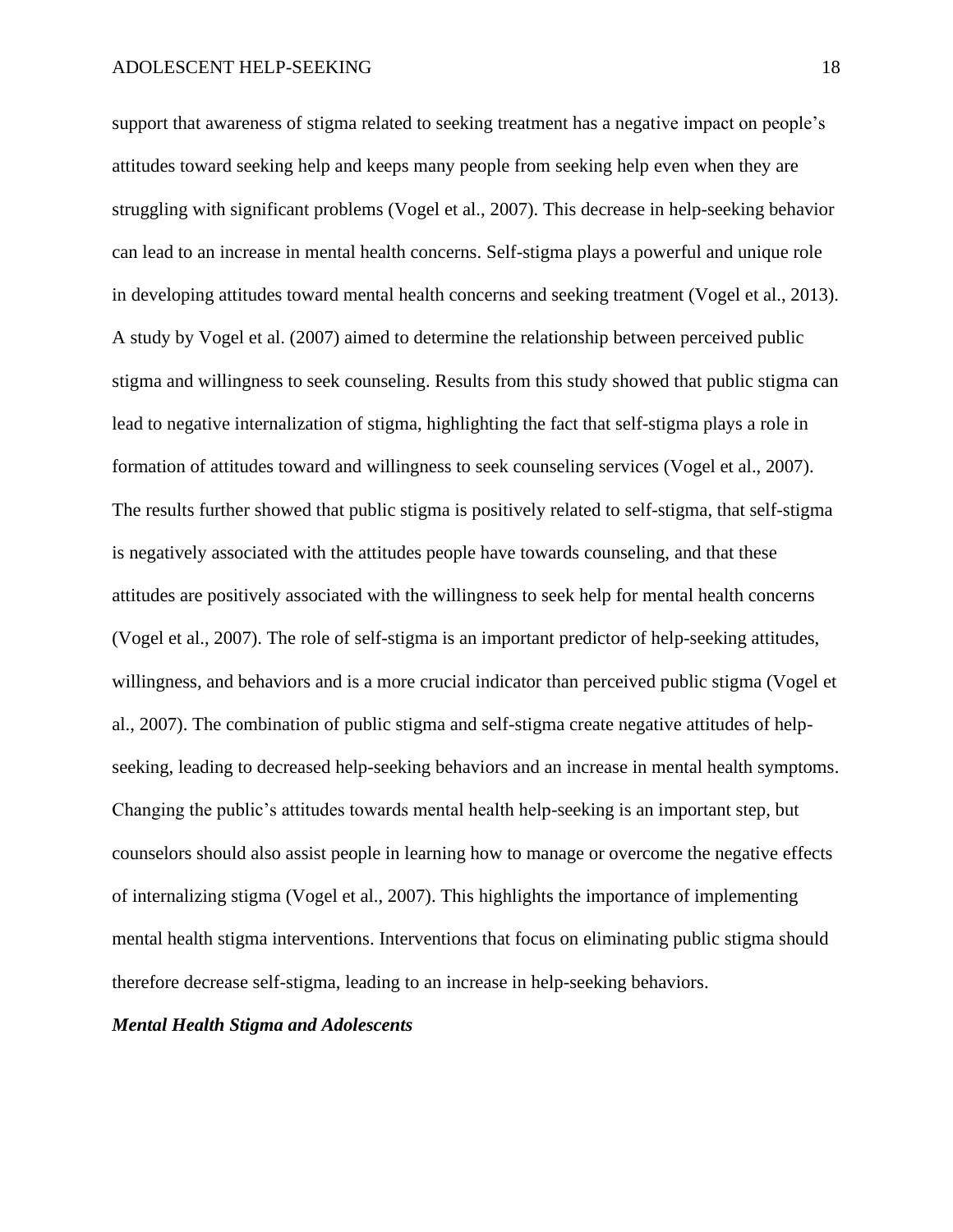Mental health stigma can have devastating effects for adolescents in a variety of ways. Adolescents in middle school are tasked with navigating a tumultuous developmental period, as they become more independent from their family systems, learn to cope with complicated peer relationships while managing school, home responsibilities, and extracurricular activities (Bulanda et al., 2014). Adolescents who have a mental health concern may be exacerbated by these stressors, which complicates this developmental period even further (Bulanda et al., 2014). As adolescents are exploring this period, they also may struggle with stigma related to mental health. Adolescents are concerned with being labelled as an outsider and care about peer reactions as well as being considered a deviant (Chen et al., 2016). Accord to Chen et al. (2016), "Students with mental health issues especially tend to hide the 'discrediting secret' from peers and are restricted in activities and school social roles as a consequence" (p. 291). This restriction can lead to an increase in mental health concerns and a decrease in help-seeking behaviors. In addition, mental health stigma could prevent adolescents from seeking help for mental health concerns, and could leave adolescents even more isolated, as they experience rejection from their peers (Bulanda et al., 2014). This restriction and rejection can lead to social exclusion by peers, which can affect how the adolescent sees themselves (Bulanda et al., 2014).

#### **Mental Health Stigma Interventions**

Interventions combating mental health stigma is a crucial element for eliciting change at both the public and individual levels. Changing society's views toward mental health concerns and help-seeking remains an important step and may be the ultimate goal of mental health stigma interventions (Vogel et al., 2013). According to Vogel et al. (2013), mental health stigma interventions should focus on strategies and techniques to combat the influence of public stigma and therefore reduce self-stigma. In order to increase help-seeking behaviors, it is important to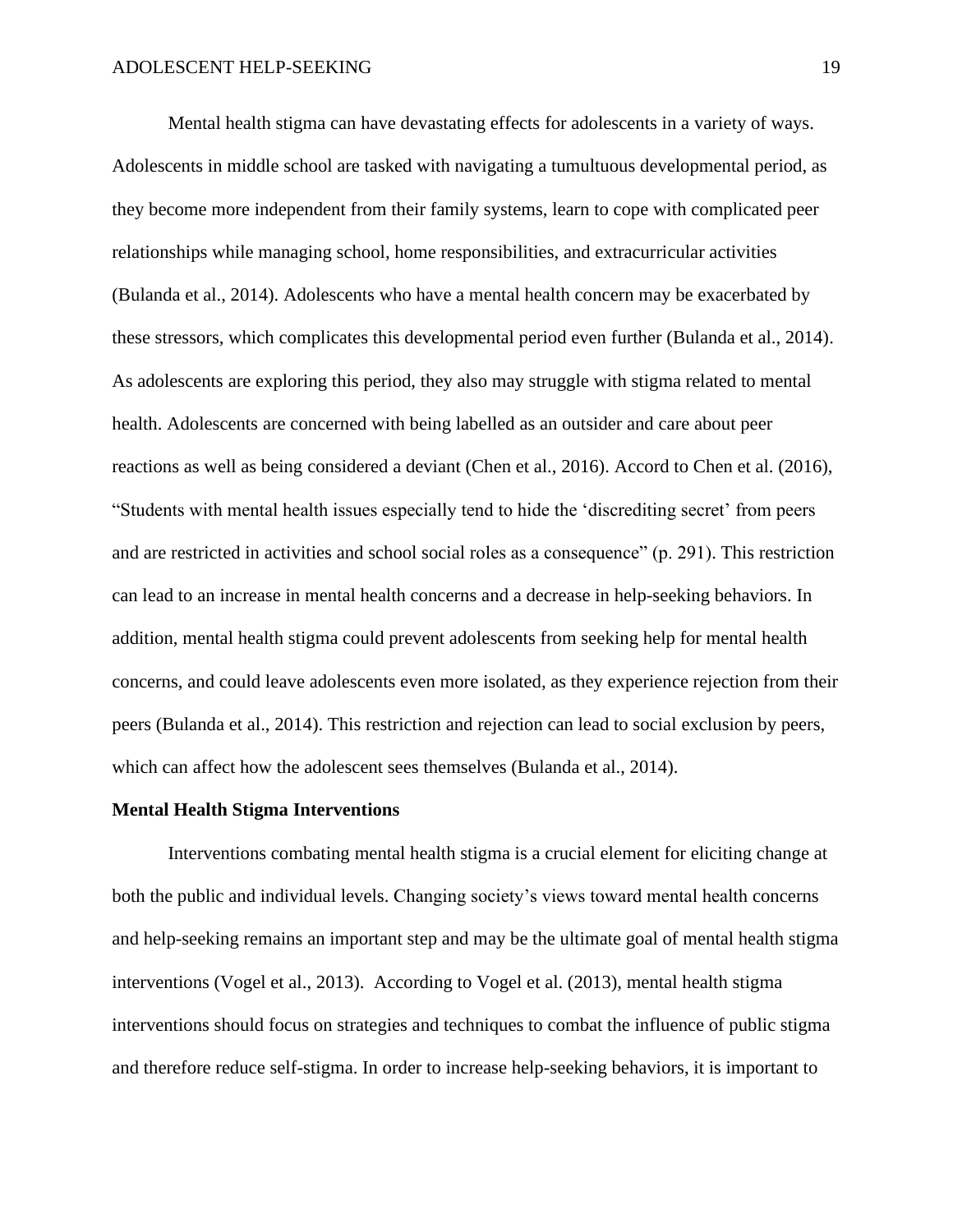promote mental health services. Educating people about stereotypes and how they are invalid is a crucial component of mental health stigma interventions. In addition, Topkaya (2015) found that promoting psychological help services was the most important factor in facilitating a person's decision to seek help because it results in easy access and normalization. This increase in access and normalization can lead to a decrease in mental health stigma, therefore increasing helpseeking behaviors. According to Topkaya (2015), "These findings highlight that both the increasing number of services offering psychological help and easy access to them may enhance the percentage of those using psychological help services" (p. 29). By developing and implementing mental health stigma interventions, there should be an increase in help-seeking behaviors, leading to a decrease in mental health symptoms for people struggling with these concerns. These interventions need to identify communication strategies that can combat both mental health stigma and the perception that treatment is often ineffective (Romer & Bock, 2008). These two criteria are crucial when developing mental health stigma interventions.

#### *Processes and Vehicles*

Protest strategies are one process utilized in combating mental health stigma. Protest strategies highlight the injustices of stigma, reprimanding the offenders for their attitudes and behaviors (Corrigan & Kosyluk, 2013). Education processes refers to educating people on information about mental illness. Educational approaches attempt to challenge inaccurate stereotypes and replace these stereotypes with factual information (Corrigan & Kosyluk, 2013). Educational interventions also use didactic methods to increase knowledge about mental health and resources (Lindow et al., 2019). The goal is to increase mental health literacy, which is, "one's knowledge, beliefs and understanding of psychological disorders, where to seek mental health information and treatments, and facilitative attitudes towards help-seeking" (Shandley et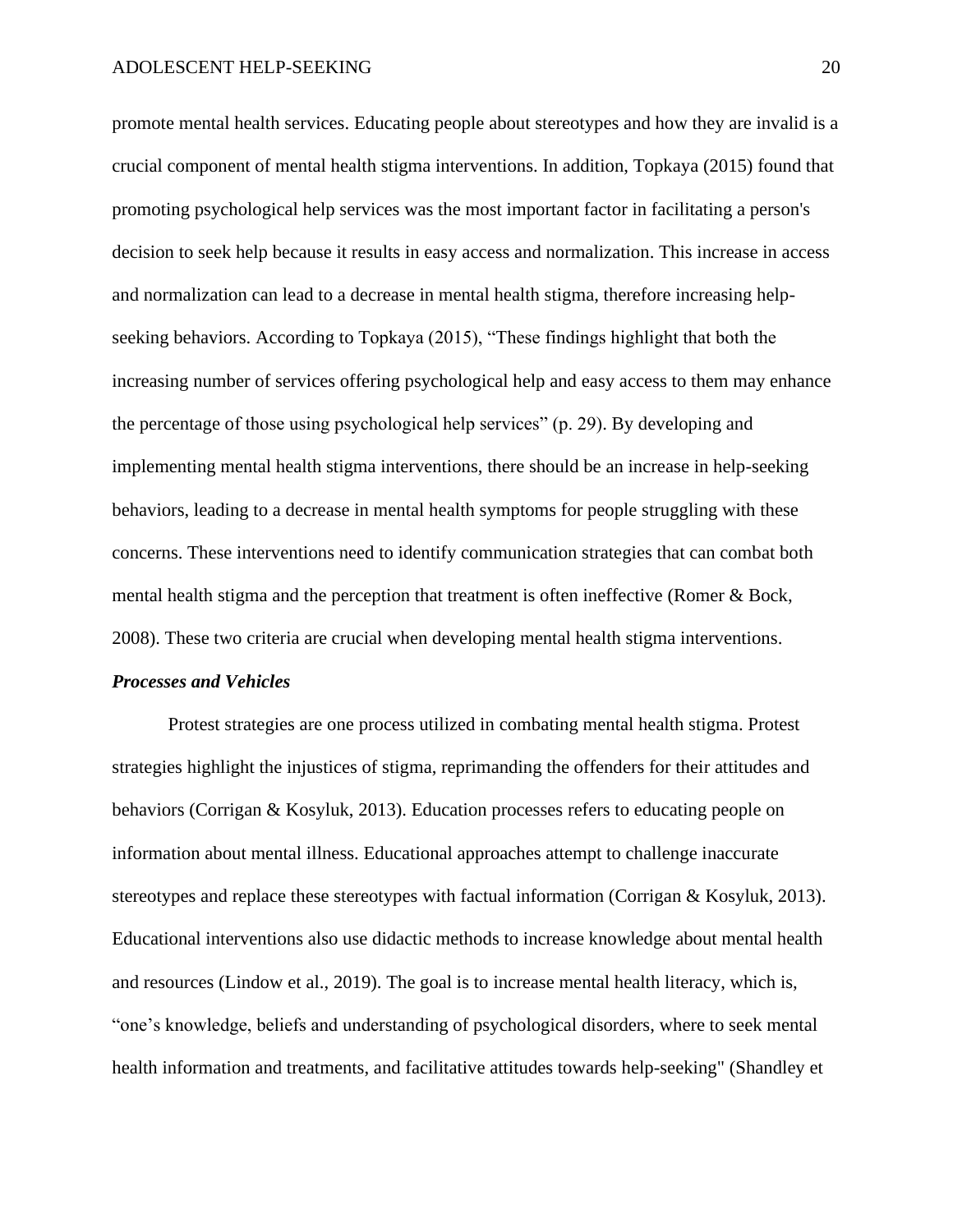al., 2010, p. 64). This is completed by contrasting myths about mental health, such as people with mental health concerns are unpredictably violent, with facts (Corrigan & Kosyluk, 2013). This can therefore decrease stigma and increase help-seeking behaviors. Contact processes refers to coming into direct contact with members of a stigmatized group. This process fundamentally relies on disclosure (Corrigan & Kosyluk, 2013). Contact-based education refers to the involvement of people with mental illnesses in sharing their personal stories of recovery with audiences and conveying positive messages about recovery (Chen et al., 2016). In addition to contact-based interventions, campaigns can be utilized to promote mental health help-seeking. According to Topkaya (2015), "it is deemed that the campaigns about psychological help aiming to increase public awareness should focus on the benefits of the psychological help process (p. 29). This can be implemented both through media and contact-based interventions. Both should have a focus on the benefits of mental health treatment and education on the help-seeking process. According to Romer and Bock (2008), "Presentation of such counterstereotypical (CS) information has included face-to-face contact as well as the use of mental imagery and written or spoken narratives that highlight the existence of persons who do not fit the stereotype" (p. 74). This highlights the fact that interventions utilizing information combating mental health stigma can be offered in a variety of methods.

#### *Interventions*

The National Alliance on Mental Illness (NAMI) has produced a variety of anti-stigma campaigns. An important aspect of NAMI is that individuals with mental illness can move toward wellness as an outcome, which is defined individually (Brennan & McGrew, 2013). NAMI's *In Our Own Voice* employs psychoeducation and direct contact to help improve misperceptions and offer encouraging messages about recovery for those with and without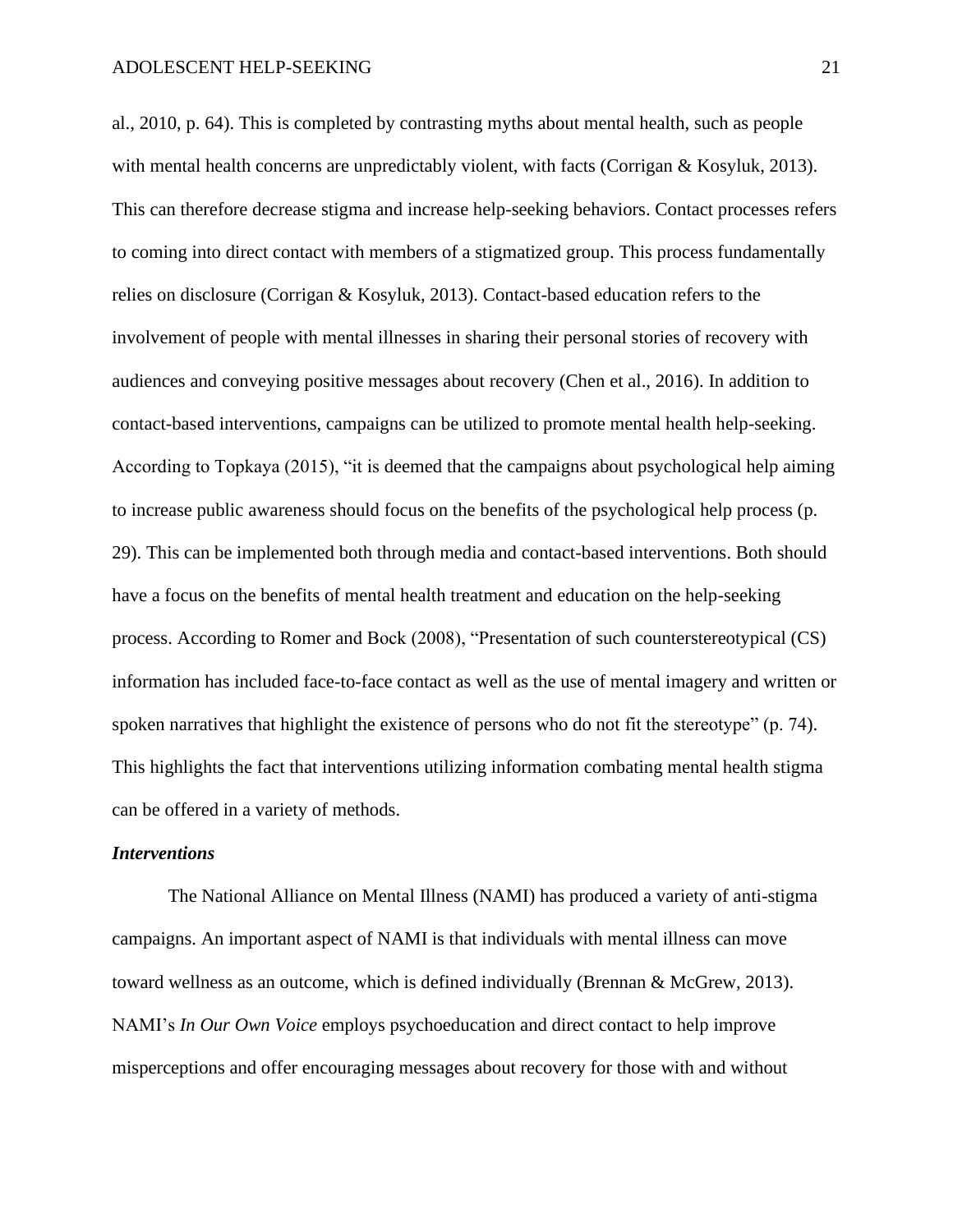mental health concerns (Brennan & McGrew, 2013). This program is designed to educate the public about the concept of recovery by those in active recovery from mental illness sharing their own stories (Brennan & McGrew, 2013). IOOV involves both psychoeducation and direct contact in a 90-minute multimedia presentation that is led by two trained individuals who present their own stories of recovery to audiences in various community settings (Brennen & McGrew, 2013). The topics that are discussed include those viewed by NAMI as integral to the individual's journey of recovery and include Dark Days, Acceptance, Treatment, Coping Strategies, and Successes, Hopes and Dreams (Brennen & McGrew, 2013). Individuals discuss these topics in detail in hopes of promoting positive attitudes towards mental health. Results from a study by Brennen and McGrew (2014) showed that the large majority of IOOV viewers offered positive comments (86%) and when asked to make ratings, overwhelmingly rated the program as interesting and easy to follow (94%), as useful (95%), and making the viewers feel comfortable asking questions of presenters (90%). Additionally, it was found that more than one third of participants volunteered spontaneously that they felt educated and/or hopeful about recovery after viewing IOOV (Brennen & McGrew, 2013).

An additional contact-based mental health stigma reduction program is This Is My Brave (TIMB). TIMB is situated in theaters and is meant to reduce stigma, increase beliefs about empowerment and recovery, and improve attitudes towards treatment seeking for mental health concerns (Kosyluk et al., 2017). According to Kosyluk et al., (2017), essential ingredients of contact-based anti-stigma programs include the message being delivered through contact-based interventions, such as on-the-way down stories highlighting the challenges of a person's mental illness and on-the-way-up stories that together feature recovery, resilience, and the attainment of personal goals, and a call to action, that informs the audience of behavioral changes they can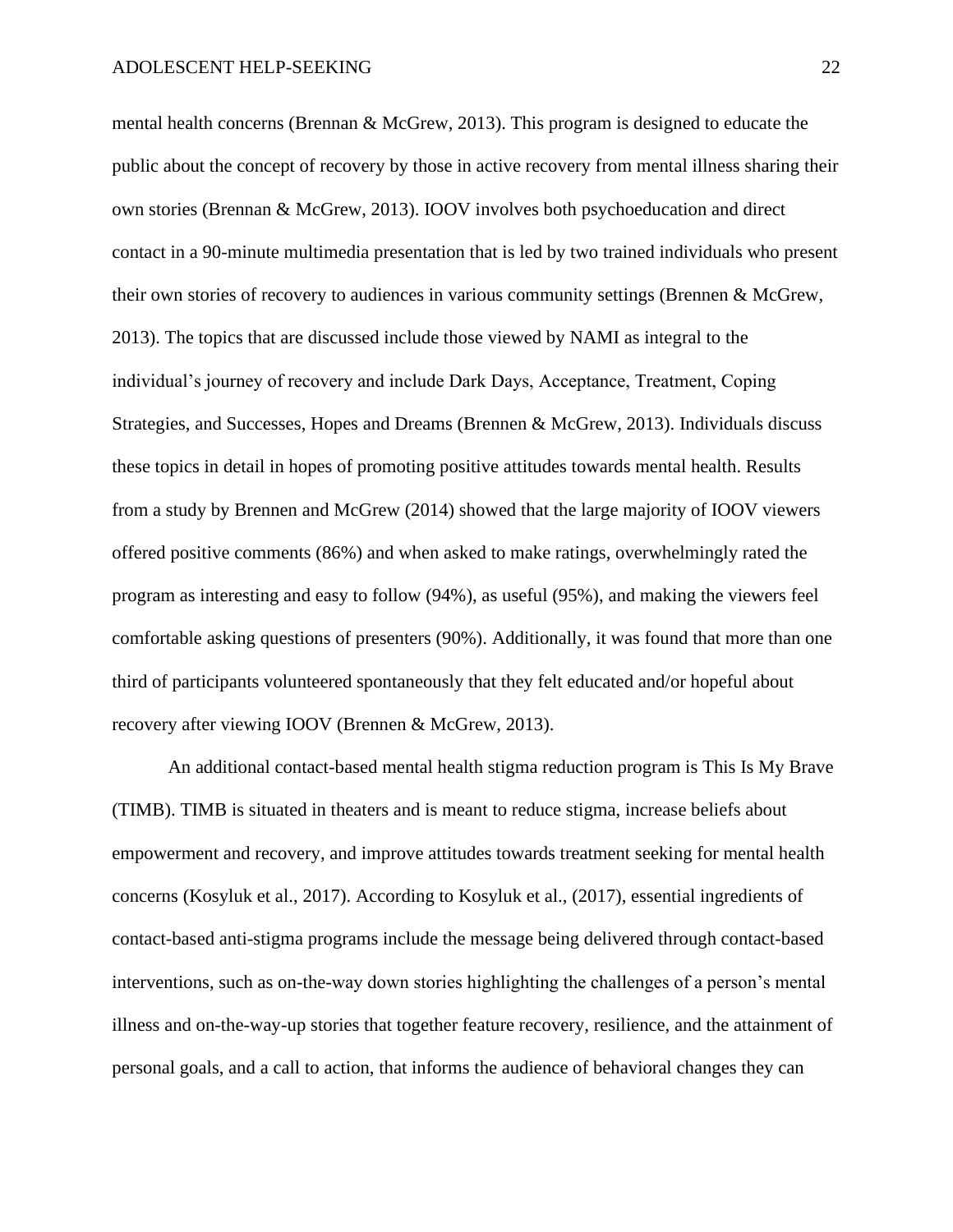make that may decrease stigma and promote opportunity. Taking this information into consideration, potential cast members for TIMB are provided with instructions that include striving to tell their story naturally, sharing their struggles, and their story of recovery, wellness, and hope, including creativity in their story telling (Kosyluk et al., 2017). The TIMB website provides these instructions to potential cast members who are interested in eliminating mental health stigma while being vulnerable to the public. Results from a study by Kosyluk et al. (2017), "it seems that TIMB performances have a positive impact on public stigma, attitudes towards recovery, and willingness to seek treatment for mental health concerns" (p. 279). These results highlight the fact that contact-based anti-stigma programs can have a positive impact on eliminating mental health stigma.

Video interventions can be useful in combating stigma as well. A study by Hackler et al. (2016) examined the effectiveness of a video intervention that depicts the experiences of friends and family members of people with a mental health concern. The hypothesis of the study includes that the results of the video intervention would reduce both desired social distance from those with mental health concerns and devaluating and discriminating perceptions of mental illness. The content of the two intervention videos included coping with the effects of having a mental illness diagnosis and the possibility for continued life satisfaction, and the difficulties and successes that occurred in the recovery process (Hackler et al., 2016). Results of the study included that the personal-contact video resulted in reduced desire for social distance and reduced devaluation and discrimination (Hackler et al., 2016). This shows that a video intervention can be beneficial in reducing mental health stigma.

#### **Mental Health Stigma Interventions with Adolescents**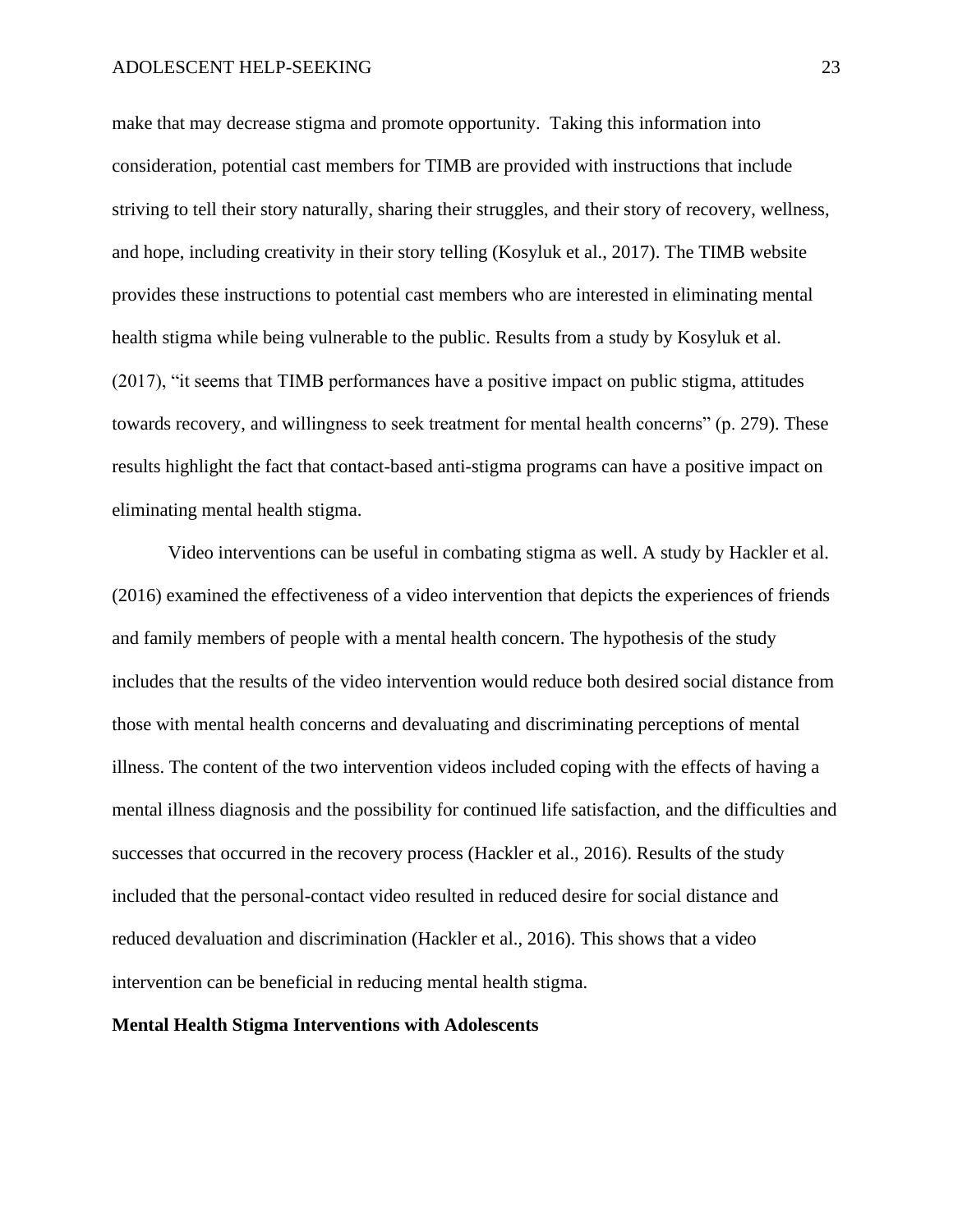There have been various interventions utilized with adolescents in combating mental health stigma. One stigma-reduction intervention called "Serenity in the Storm" was developed by a country music artist (Jason DeShaw) living with Bipolar 1 disorder that integrated musical performance with Jason DeShaw's personal experience living with mental health concerns (Lindow et al., 2019). This intervention included a structured, 1-hour performance with four domains that include, information about mental disorders (mental health literacy), help-seeking, stigma, and hope (Lindow et al., 2019). Specifically, information was provided on issues associated with bipolar disorder, mania, and depression, about suicide prevention and the benefits of seeking help, promoted acceptance of oneself and others with mental health concerns to create a supportive, nonbullying culture, and stressed the importance of hope when faced with mental health concerns (Lindow et al., 2019). Results from a study by Lindow et al. (2019) showed that among rural youth, the intervention seemed to reduce mental health-related stigma and have positive impacts on help-seeking attitudes and interest in working in a mental health field. By increasing mental health literacy among youth, this could create more supportive environments for those with mental health concerns, encourage awareness of mental health disparities, and increase youths' interest in future mental health care careers, potentially helping to fill a major mental health service gap (Lindow et al., 2019).

An additional intervention utilized with adolescents is called *Opening Minds.* The Opening Minds anti-stigma initiative was launched in 2009 to change the attitudes and behaviors of Canadians towards people with mental health concerns (Chen et al., 2016). The contact could be provided through direct, a live presentation by speakers with a mental health concern, or indirect through videos, plays, or online communications (Chen et al., 2016). This intervention is unique because of flexibility that can be utilized in implementation. Results from a study by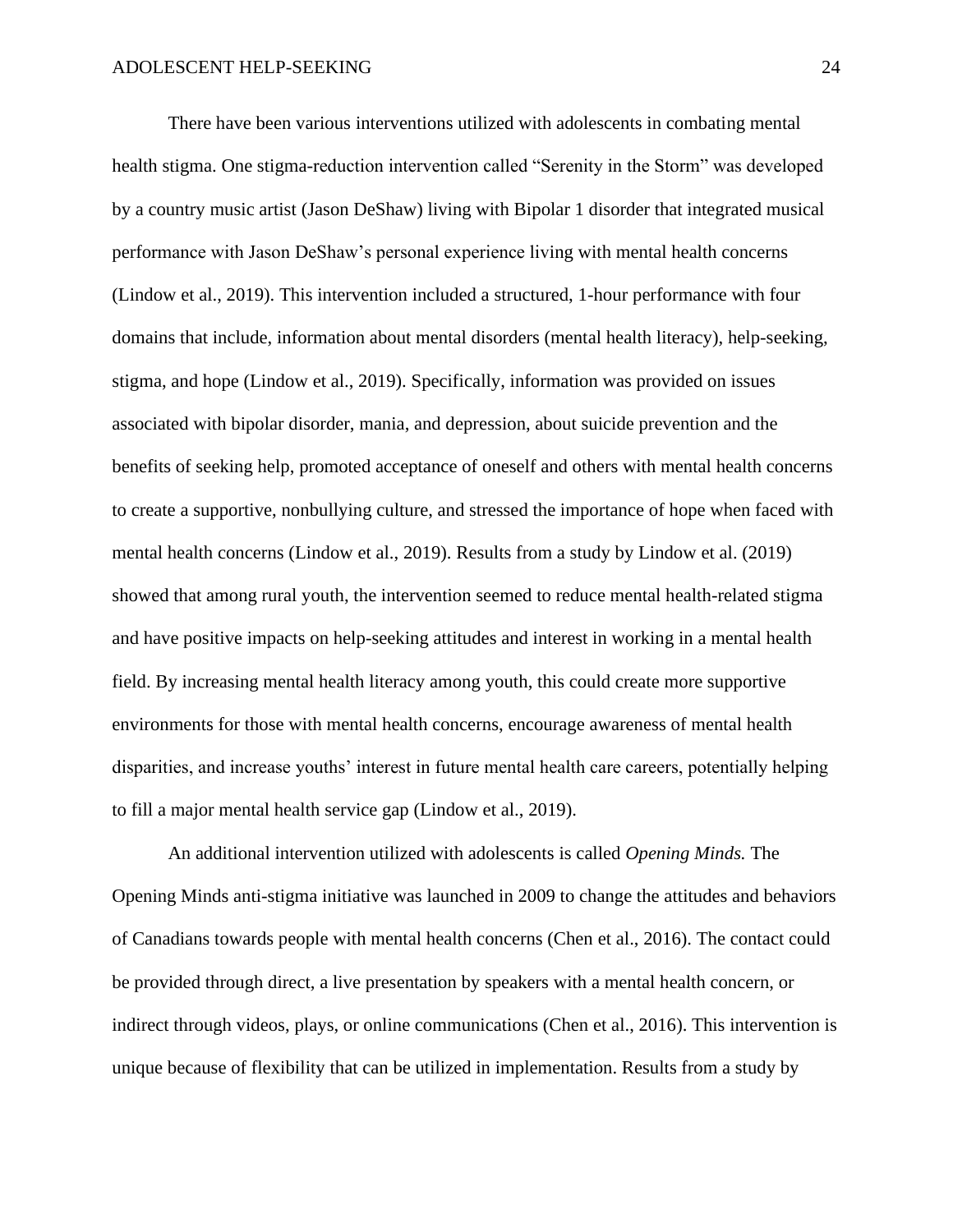Chen et al. (2016) showed that "contact" was a central theme in the anti-stigma education. This crucial component involves speakers with lived experiences who share their personal stories. An overarching theme that was identified was "engaging contact reduces stigma" and three major constructs pertaining to key speaker characteristics, the nature of the message, and the nature of the interaction were also identified (Chen et al., 2016). Key speaker characteristics included that speakers are in recovery and ready to share their personal story, speakers are equipped with skills and knowledge to deliver the program, and speakers act as a role model to embody recovery (Chen et al., 2016). These characteristics were found to be the most influential in reducing stigma with adolescents regarding speaker characteristics. The second construct, message, is also a crucial component of anti-stigma interventions. According to Chen et al. (2016), crucial messages that should be utilized in anti-stigma interventions includes the concept of recovery, the correction of misperceptions, and resources for mental health information. The last construct, interaction, includes positive interaction within participations. According to Chen et al. (2016), positive interaction occurred through three domains, which include preparing for and followingup with students, engaging and connecting with students, and empowering students and advocating against stigma. These three constructs act as a guideline for developing current and future beneficial anti-stigma interventions. Results from a study by Chen et al. (2016) found that, "young people's involvement in the program design and program deliver can have greater impact on both their future life and the school culture" (p. 291). Specifically, it was found that using adolescent culture is a critical strategy to engaging and connecting with adolescents, therefore eliciting positive change.

Further research in the literature uncovered a program called "Share, Peace, Equality, Awareness, and Knowledge" (S.P.E.A.K.). S.P.E.A.K was developed as a youth-led program to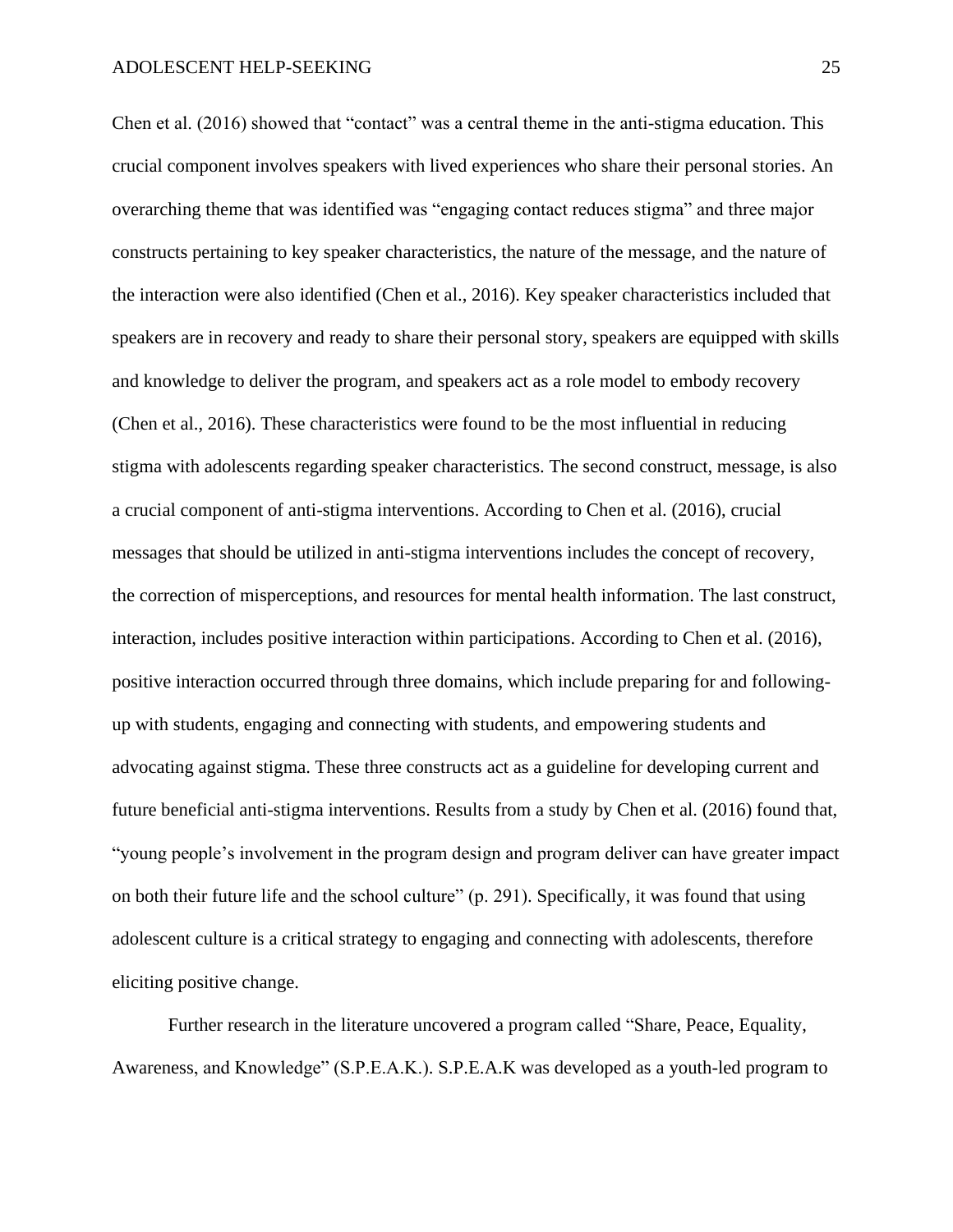address mental health stigma in a middle school setting (Bulanda et al., 2014). High school students led workshops about mental health for middle school students who were considered atrisk (Bulanda et al., 2014). Adolescents in this group developed innovative ways to use the "Say It Out Loud" (SIOL) campaign with middle school students. According to Bulanda et al. (2014), this program was designed to, "decrease stigma attached to mental illness and encourage helpseeking behaviors" (p. 75). The adolescent leaders of this program developed presentations that addressed common mental health disorders among adolescents, which include, depression, eating disorders, attention deficit/hyperactivity disorder, anxiety, and autism (Bulanda et al., 2014). In addition, the description of stigma and appropriate ways to help themselves or others when struggling with mental health concerns, was presented (Bulanda et al., 2014). There were two short public service announcements (PSAs) included in the presentation as well. These PSAs were videotapes of a teenage girl being teased and then seeking help for her mental health concerns (Bulanda et al., 2014). Results from a study by Bulanda et al. (2014) found that there were beneficial effects that result of the very brief intervention with adolescents surrounding the topic of mental health awareness. These results further showed that the at-risk students in a middle school setting could make statistically significant gains in their knowledge and attitudes of mental health and stigma as a result of this minimal intervention (Bulanda et al., 2014). In addition, introducing counterstereotypes as a mechanism for eliciting mental health stereotype change has been effective. By introducing treatment information about people with mental health concerns, the homogeneity of that group and the stigma associated with it should decline (Romer & Bock, 2008). This highlights the fact that providing accurate treatment information is crucial to promoting mental health stigma change.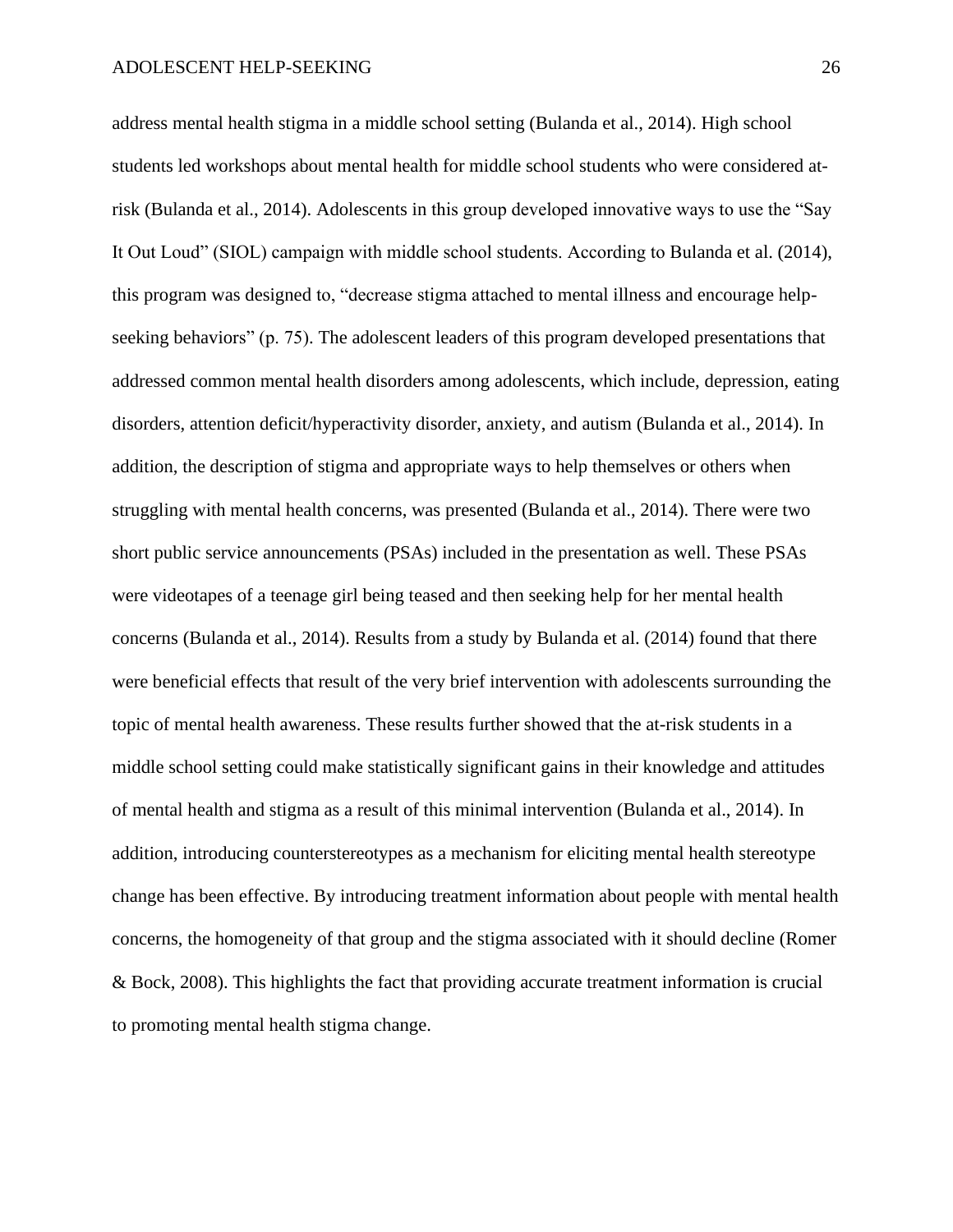Adolescence is a critical time for attitude change. Early implementation of anti-stigma interventions to increase awareness and knowledge of mental illnesses may therefore encourage adolescents timely help-seeking, promote respect, diversity, and inclusion in the school environment and impact their adult behaviors in relation to the effects of stigma (Chen et al., 2016). According to Bulanda et al. (2014), "Given the high likelihood that adolescents will experience mental distress or encounter a peer with a mental illness, it is important that youths have adequate mental health literacy" (p. 73-74). This highlights the importance of anti-stigma programs incorporating mental health education when targeting adolescents. As mental health literacy increases, adolescents will be more likely to understand their symptoms, seek help when needed, and help peers struggling with mental health concerns (Bulanda et al., 2014).

#### **Online Mental Health Stigma Interventions**

As the current pandemic continues, it is important to provide interventions that can be accessed from a distance, such as online. An emerging area that offers promise is the use of digital video-based interventions (Whitley et al., 2020). Participatory video (PV) is an intervention that is utilized with groups to produce an educational video about their own lived experience and related concerns. These videos are then shown at organized screenings to initiate change, as well as uploaded to social media accounts and websites (Whitley et al., 2020). A study by Whitley et al. (2020) aimed to document which aspects of a PV project participation are self-reported to positively influence recovery as well as to access the impact of project involvement on specific dimensions of recovery. Results from this study showed five themes, which include skill acquisition, platform and voice, connectedness, a meaningful focus, and personal development (Whitley et al., 2020). Participants in the study reported that involvement in the project game them a variety of new and transferable skills and identified that these skills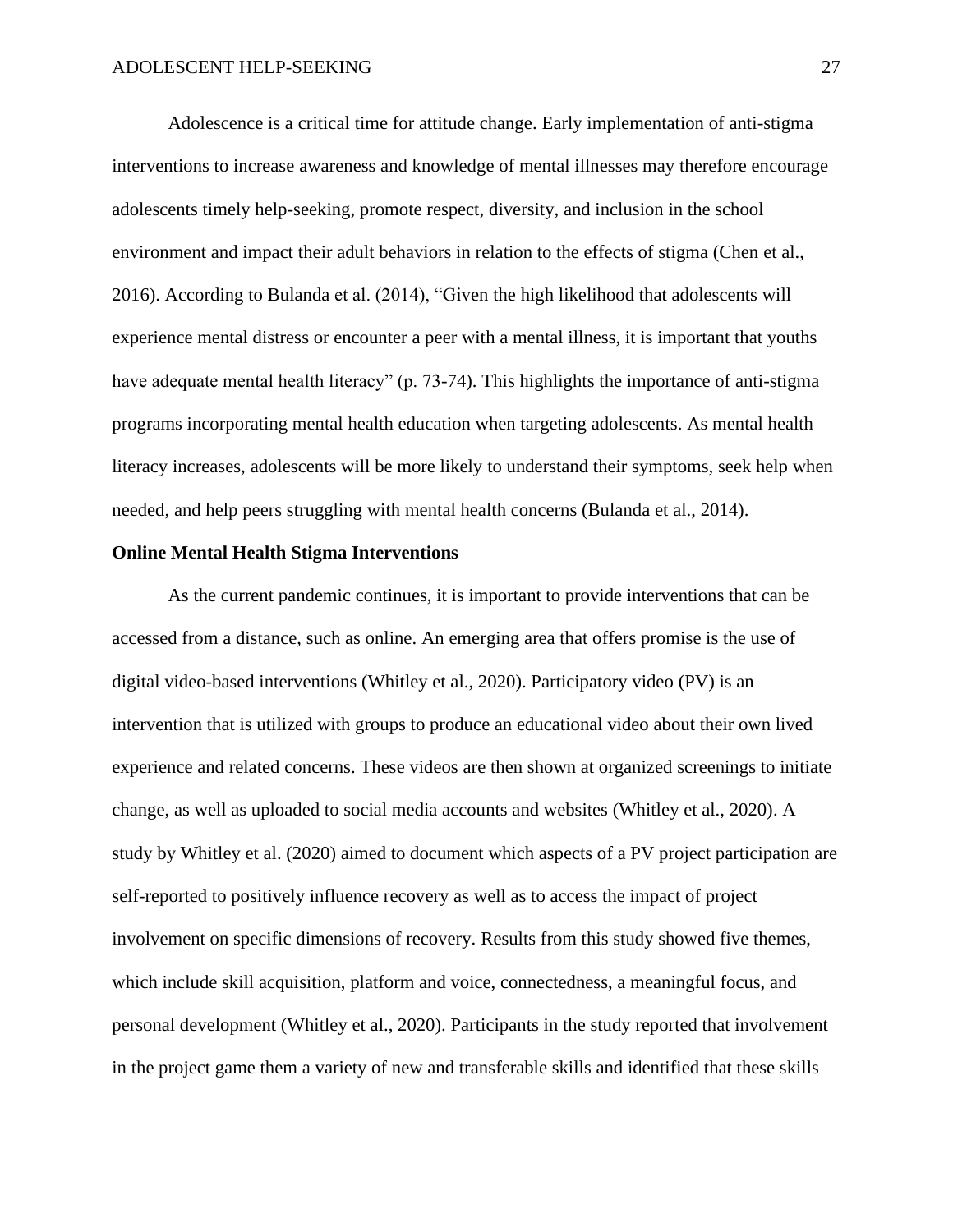had a lasting effect, therefore giving participants valued and enduring abilities that can be used elsewhere (Whitley et al., 2020). Participants also reported gaining a range of practical skills that aided in recovery, such as critical thinking, teamwork, and perseverance (Whitley et al., 2020). In addition to these skills, participants also reported that the PV project gave them a platform to "tell their story" (Whitley et al., 2020). Participants are given a voice to share their own personal story with others, which can lead to a release of emotions. Connectedness was also an important theme found in the study. Many of the participants referred to other participants as family and friends throughout the intervention, which was due to teamwork that is integral to the PV process. The PV process also led to a meaningful focus, giving participants something meaningful to focus on, which was lacking before their involvement in the project (Whitley et al., 2020). This gave participants a sense of personal and civic responsibility, which shows that participants were intrinsically motivated to focus on the project and follow the routines (Whitley et al., 2020). The final theme, personal development, revolves around confidence and selfesteem, which participants stated increased as a result of the intervention. Overall, the key finding of the study is that the participants reported that their continuous and routine involvement in a PV project was highly therapeutic and helped develop their recovery in a variety of ways (Whitley et al., 2020).

#### *With Adolescents*

As social media continues to play a crucial role in adolescent culture, it is important to have online interventions available. One intervention called Reach Out Central (ROC) is an online gaming program designed to support the mental health of people between the ages of 16- 25 (Shandley et al., 2010). ROC utilizes cognitive-behavioral concepts to assist the adolescent to identify and develop practical coping skills for dealing with life stressors that may lead to mental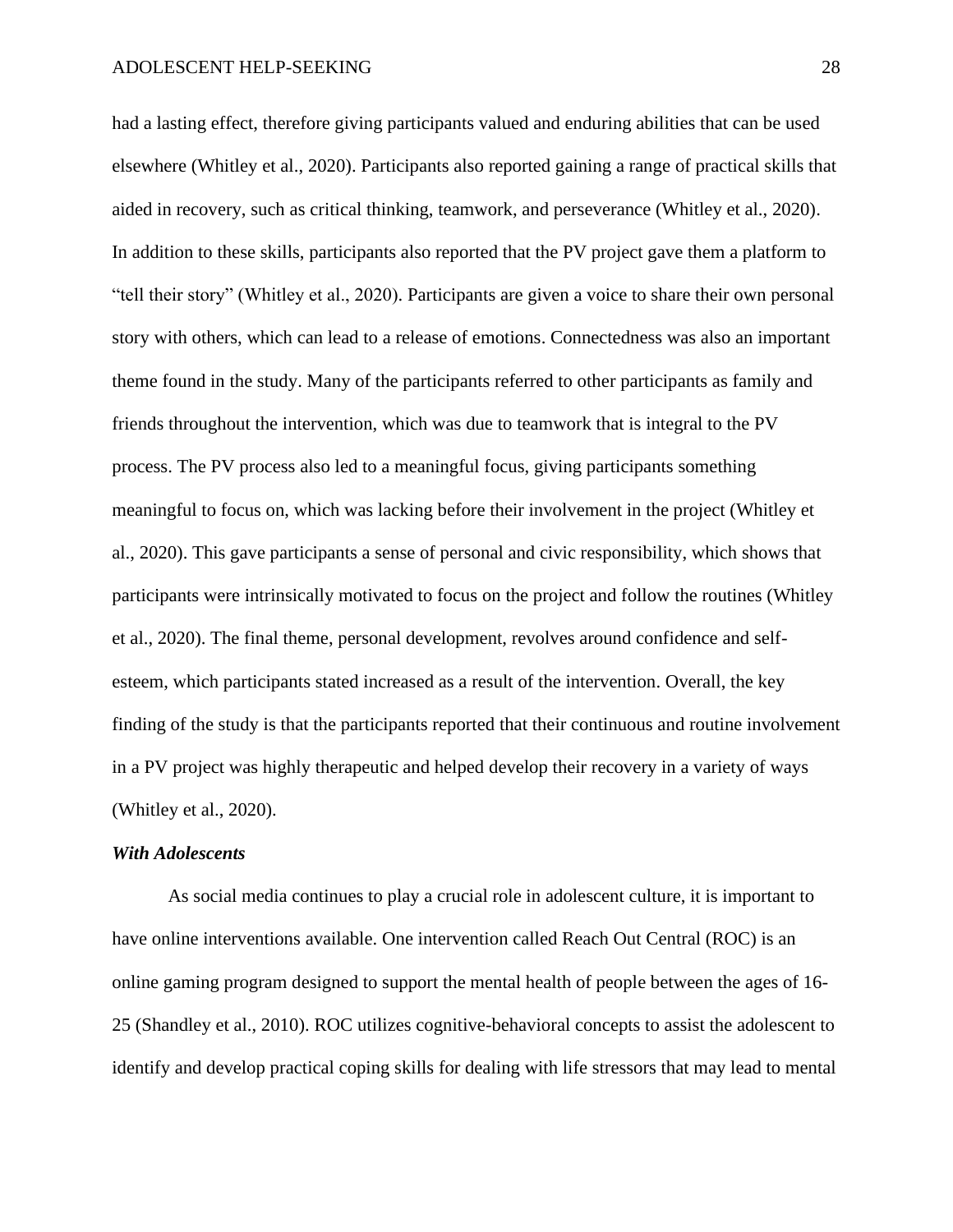health concerns (Shandley et al., 2010). The game begins by players taking on a role of a character that is new in town. Once a character is selected, the player must learn how to settle in, make new friends, and find their way around (Shandley et al., 2010). In ROC, there are fixed characters in categories of major, minor, and extras. 'Major' characters have fully developed backstories with their own plotlines, as well as dialog that is scripted in detail (Shandley et al., 2010). 'Minor' characters have minimal backstory and have no plotline of their own but may play a small part in the plotline of another character and request things from the player or offer simple tasks (Shandley et al., 2010). 'Extras' have no backstory and have minimal actions, with dialog relating to their role in the world, such as a shopkeeper selling an item to the player (Shandley et al., 2010). In addition to the major, minor, and extra characters, each player has their own coach, who acts as an available guide and mentor in situations and issues presented throughout the game. ROC includes 'real-life' scenarios and uses roleplay to encourage young people to think about solutions to problems, combine skills learned, and implement them offline (Shandley et al., 2010). One aspect of ROC is that the player's mood influences conversation and social interactions. This encourages players to perform various game actions that can improve their mood meter in order to more easily progress in the game.

A study by Shandley et al. (2010) strived to determine whether playing ROC could enhance protective factors among young people, with focus on alcohol use, use of coping strategies, psychological distress, resilience, and satisfaction with life. Results from the study showed that by utilizing ROC, there was a reduction in the use of maladaptive coping behaviors, such as alcohol use and avoidance, while increasing the young person's ability to handle aversive events and facilitate healthier coping behaviors (Shandley et al., 2010). According to Shandley et al. (2010), "programs such as ROC that are specifically designed to appeal to a younger audience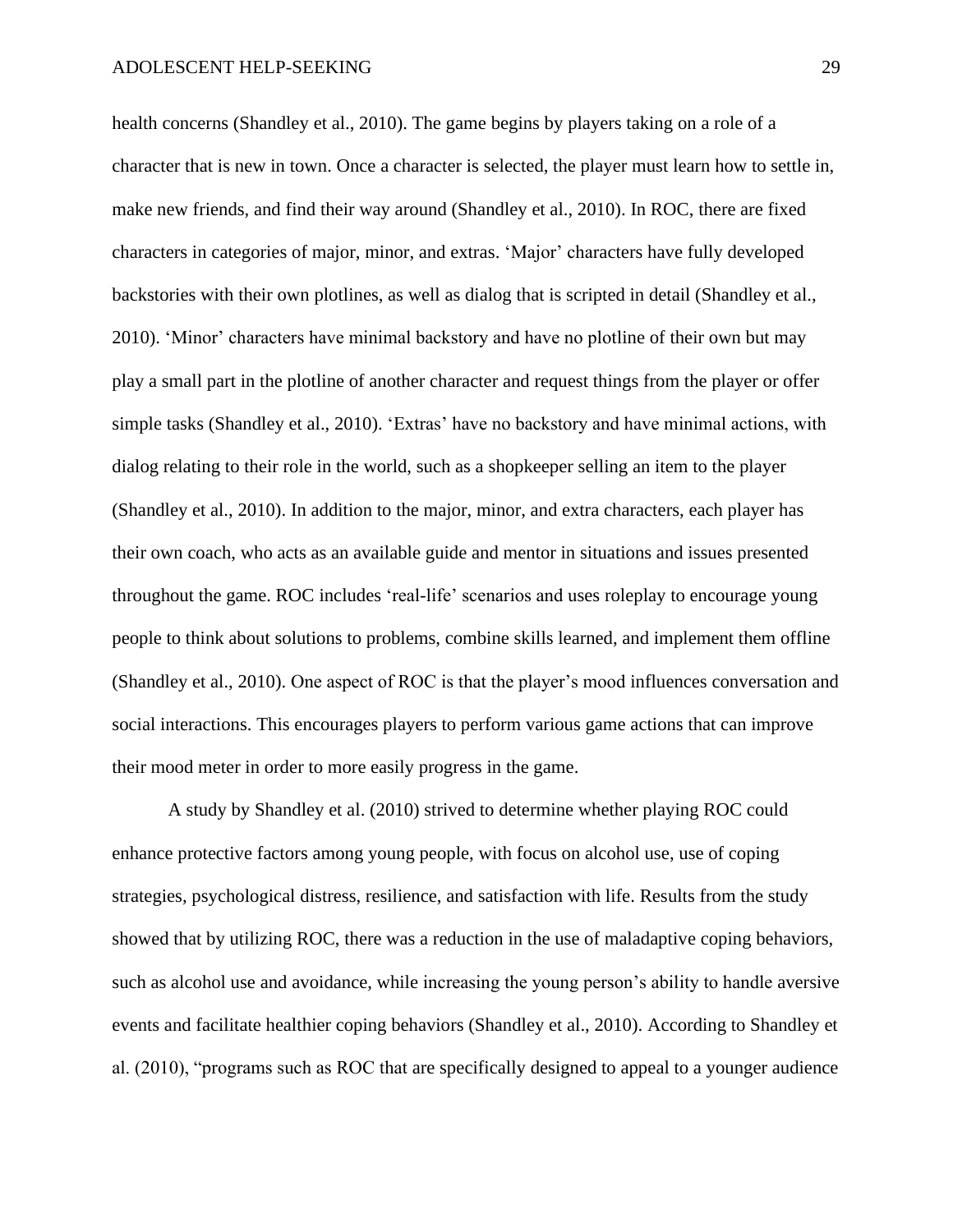have the potential to enhance protective factors that decrease the likelihood of clinical psychological problems developing" (p. 572). Overall, it seems that programs such as ROC could be used in addition with mental health literacy programs to deliver and develop skills for young people.

An additional social media intervention for adolescents is called *In One Voice.* This intervention involved a two-minute public service announcement (PSA) featuring a popular player on a professional Canadian hockey team called the Vancouver Canucks (Livingston et al., 2014). This PSA included the player talking about mental health concerns and promoting a website called mindcheck.ca, which is a youth-focused educational website (Livingston et al., 2014). The campaign was launched in January 2012 and ended in March 2012 (Livingston et al., 2014). This PSA was designed to reach adolescents and young adults through internet-based, social media methods (Livingston et al., 2014). The PSA and website were published on the Vancouver Canucks' Facebook and Twitter pages, which have more than 800,000 and 400,000 followers, respectively (Livingston et al., 2014). With the number of followers that this team has, there is great potential for a broad audience to be reached. There is an increase in opportunity for exposure to factual mental health information, which could decrease stigma and increase helpseeking behaviors. There were two goals of the campaign, which includes increasing activity on the mindcheck.ca website as a vehicle for improving mental health knowledge and awareness, as well as to improve attitudes and behaviors towards mental health concerns (Livingston et al., 2014). Results from a study by Livingston et al. (2014) showed that by one-year postintervention, exposure to the campaign had grown, especially among females, and awareness and use of a youth-focused mental health website was sustained. In addition, Livingston et al. (2014) found that one year post intervention showed that levels of personal stigma and social distance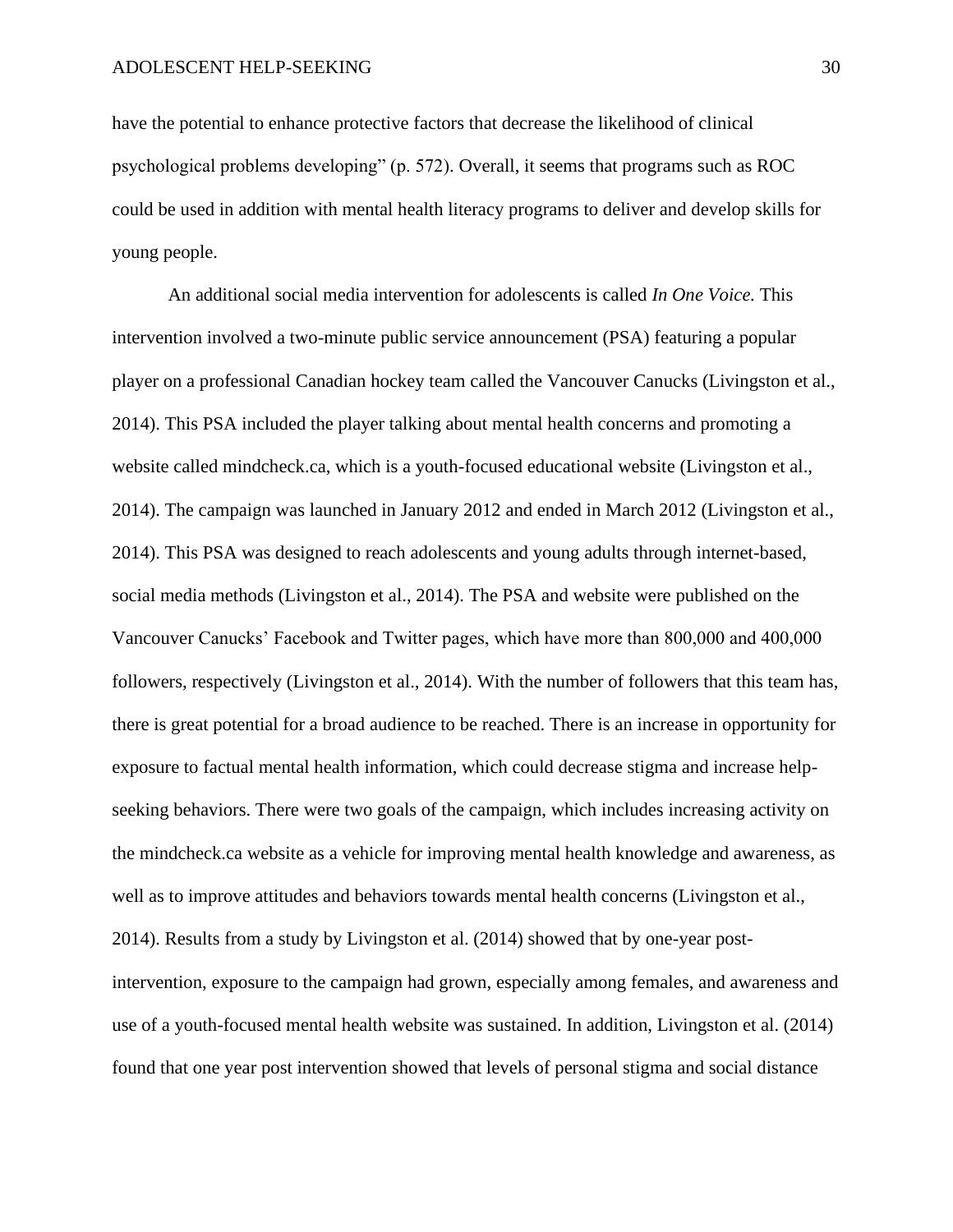were significantly lower compared to before the intervention. It was also found that individuals who were exposed to the campaign one-year post-intervention still demonstrated lower levels of personal stigma than those who were not exposed (Livingston et al., 2014). Even though the campaign has ended, the online material has remained available on YouTube and various websites. This increases the capacity for exposure, which can improve mental health views to anyone with access to the internet.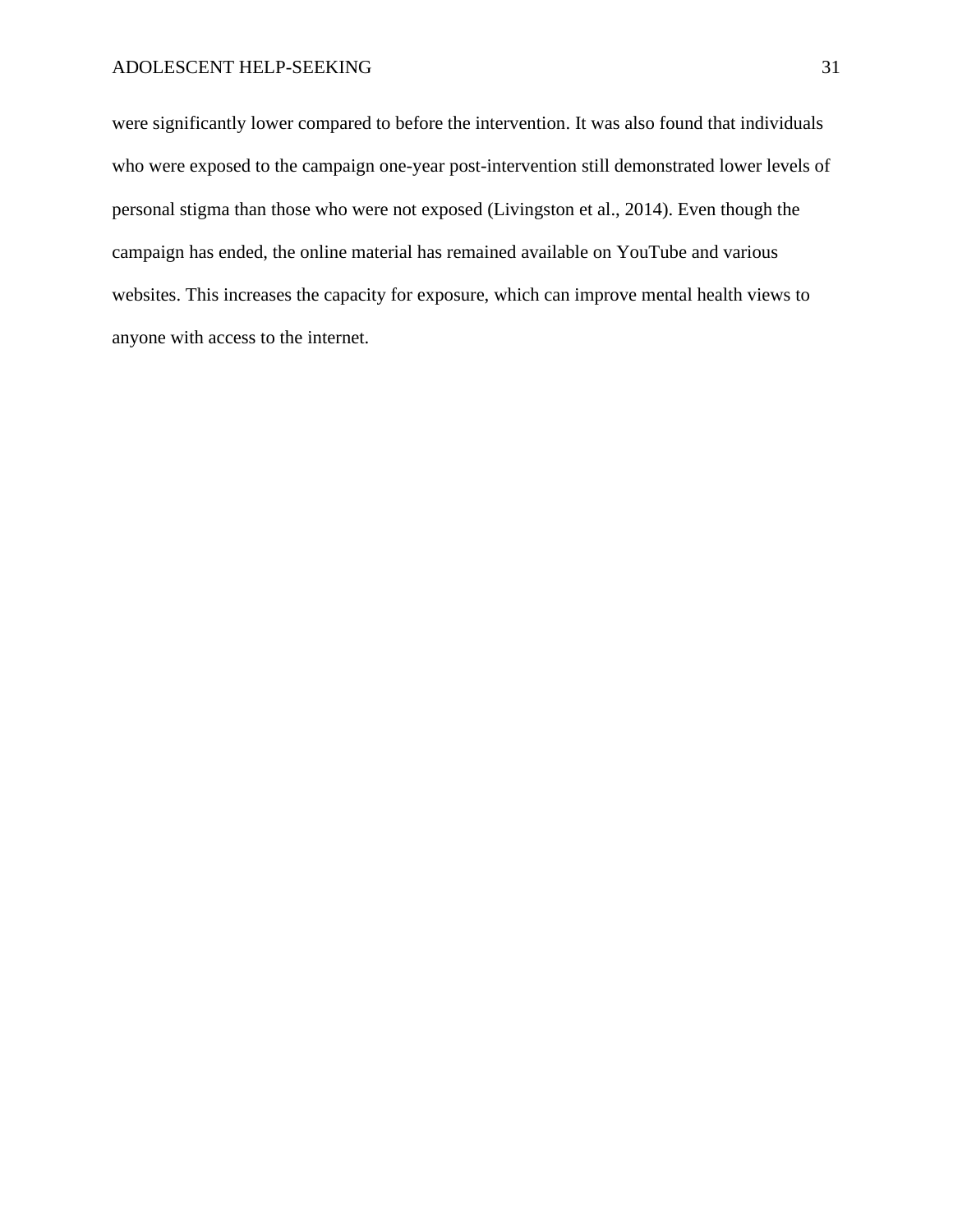#### **Discussion**

There are numerous studies that have been completed to determine the effects of mental health stigma on help-seeking with adolescents as well as interventions to combat stigma. Results show that COVID-19 has caused an increase in mental health concerns for the general public as well as adolescents, which continues to increase due to the uncertainty of the pandemic. Interventions combating mental health stigma have been put in place in order to increase helpseeking behaviors for the general public as well as adolescents through various methods. The importance of online interventions is paramount during the pandemic, as many places have declared states of emergency and implicated strict public health measures, therefore putting cities under lockdown (Ellis & Dumas, 2020). Online interventions targeted at adolescents have been shown to decrease mental health stigma and to increase help-seeking behaviors.

Even though there is ample evidence of the effectiveness of mental health stigma interventions with adolescents, there are limitations that are important to remember. Since the pandemic is relatively new, there is limited research available on the mental health effects caused by the pandemic. The limited research available provides insight into the current and future mental health crisis, but more research is needed to gather a more accurate representation of the data. With the rise in online and digital platforms for delivery of interventions, there is limited evidence of the effectiveness of these interventions, especially in relation to the current pandemic. Further research is needed to understand the mental health consequences of the pandemic and the effectiveness of online interventions, especially with adolescents.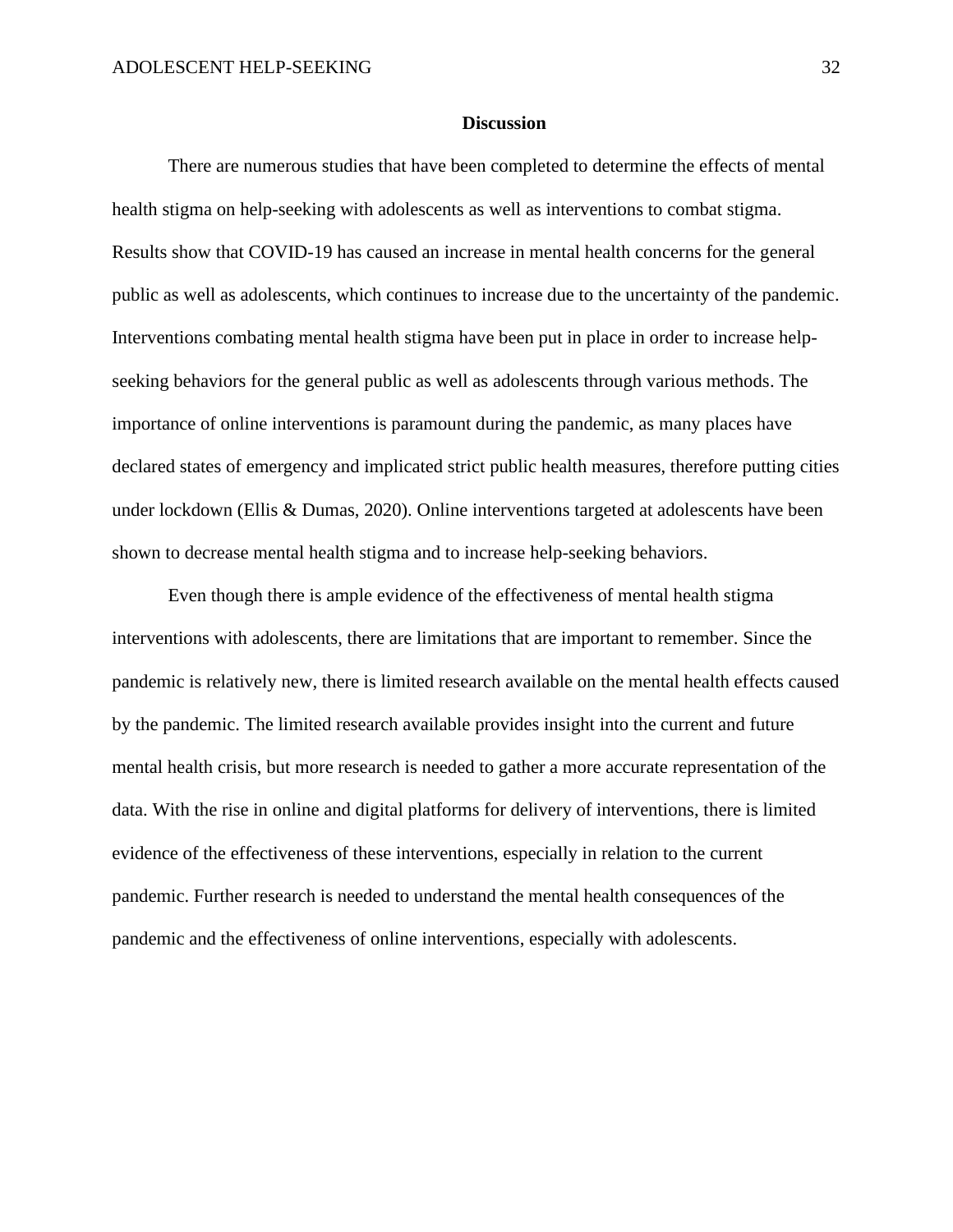#### **References**

- Bertuccio, R. F., & Runion, M. C. (2020). Considering grief in mental health outcomes of COVID-19. *Psychological Trauma: Theory, Research, Practice, and Policy, 12*(1), 87- 89.
- Brennan, M., & McGrew, J. H. (2013). Evaluating the effects of NAMI's consumer presentation program, in our own voice. *Psychiatric Rehabilitation Journal, 2,* 72-79.
- Bulanda, J. J., Bruhn, C., Byro-Johnson, T., & Zentmyer, M. (2014). Addressing mental health stigma among young adolescents: Evaluation of a youth-led approach. *Journal of Health & Social Work, 39*(2), 73-80.
- Chen, S. P., Koller, M., Krupa, T., & Stuart, H. (2016). Contact in the classroom: Developing a program model for youth mental health contact-based anti-stigma education. *Community Mental Health Journal, 52*, 281-293.
- Corrigan, P. W., & Kosyluk, K. A. (2013). Erasing the stigma: Where science meets advocacy. *Basic and Applied Social Psychology, 35,* 131-140.
- Durodie, B. (2020). Handling uncertainty and ambiguity in the COVID-19 pandemic. *Psychological Trauma: Theory, Research, Practice, and Policy, 12*(1), 61-62.
- Ellis, W. E., & Dumas, T. M. (2020). Physically isolated but socially connected: Psychological adjustment and stress among adolescents during the initial COVID-19 crisis. *Canadian Journal of Behavioural Science, 52*(3), 177-187.
- Estes, K. D., & Thompson, R. R. (2020). Preparing for the aftermath of COVID-19: Shifting risk and downstream health consequences. *Psychological Trauma: Theory, Research, Practice, and Policy, 12*(1), 31-32.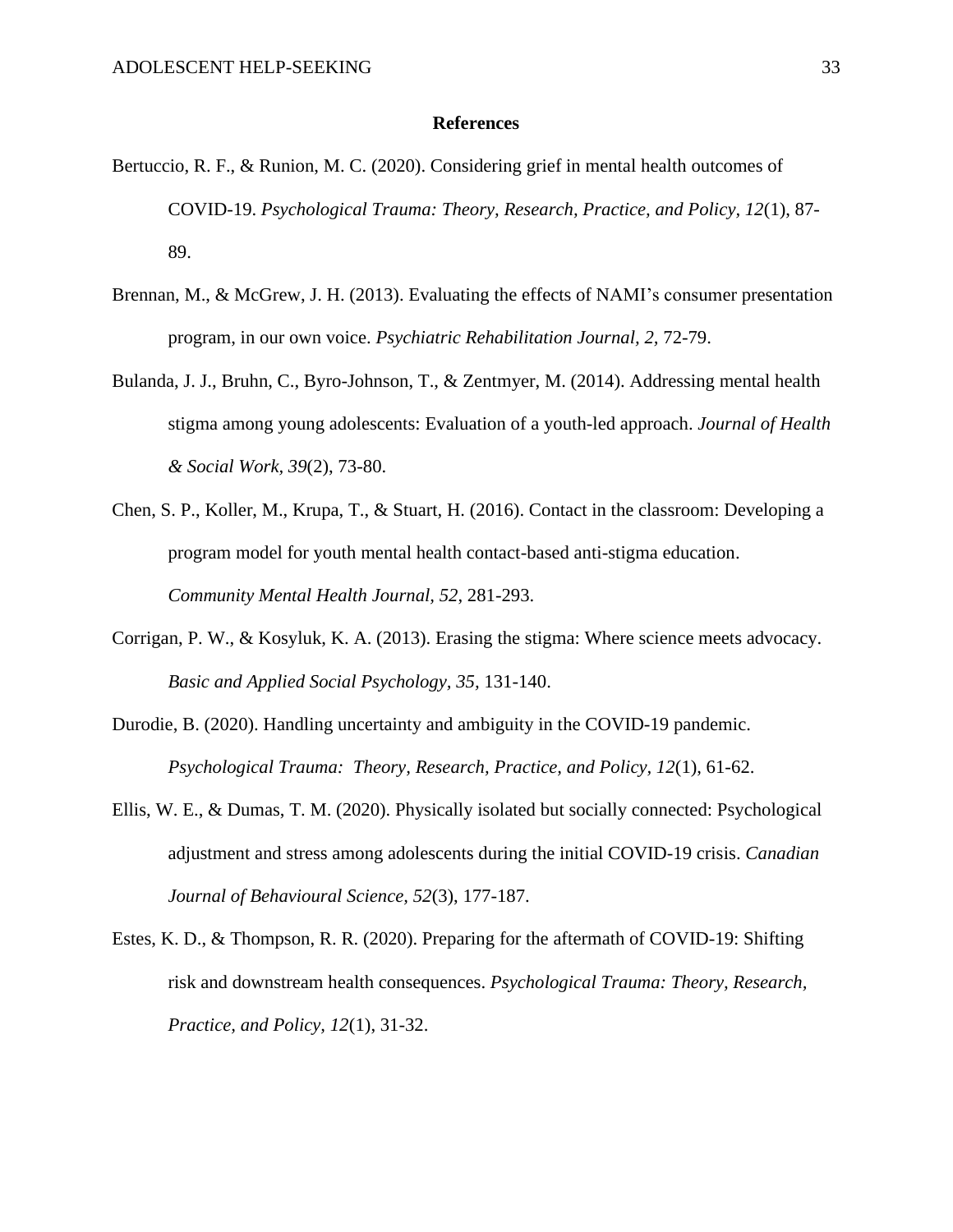- Fitzpatrrick, K. M., Harris, C., & Drawve, G. (2020). Fear of COVID-19 and the mental health consequences in america. *Psychological Trauma: Theory, Research, Practice, and Policy, 12*(1), 17-21.
- Hackler, A. H., Cornish, M. A., & Vogel, D. L. (2016). Reducing mental illness stigma: Effectiveness of hearing about the normative experiences of others. *Stigma and Health, 1*(3), 201-205.
- Kosyluk, K., Marshall, J., Macias, D. R., Andrus, D., Guerra, D., Robinson, M., Ostos, A., & Chapman, S. (2018). Examining the impact of this is my brave on mental illness stigma and willingness to seek help: A pilot study. *Community Mental Health Journal, 54,* 276- 281.
- Lindow, J. C., Becker, M. N., Nakonezny, P. A., & Byerly, M. J. (2019). Evaluating an antistigma intervention combining personal account with musical performance among rural adolescents. *Journal of Rural Mental Health, 43*(4), 130-137.
- Livingston, J. D., Cianfrone, M., Korf-Uzan, K., & Coniglio, C. (2014). Another time point, a different story: One-year effects of a social media intervention on the attitudes of young people towards mental health issues. *Springer, 49*, 985-990.
- Mancini, A. (2020). Heterogeneous mental health consequences of COVID-19: Costs and benefits. *Psychological Trauma: Theory, Research, Practice, and Policy, 12*(1), 15-16.
- Oosterhoff, B., Palmer, C. A., Wilson, J., & Shook, N. (2020). Adolescents' motivations to engage in social distancing during the COVID-19 pandemic: Associations with mental and social health. *Journal of Adolescent Health, 67*, 179-185.
- Rettie, H., & Daniels, J. (2020). Coping and tolerance of uncertainty: Predictors and mediators of mental health during COVID-19 pandemic. *American Psychologist,* 3-9.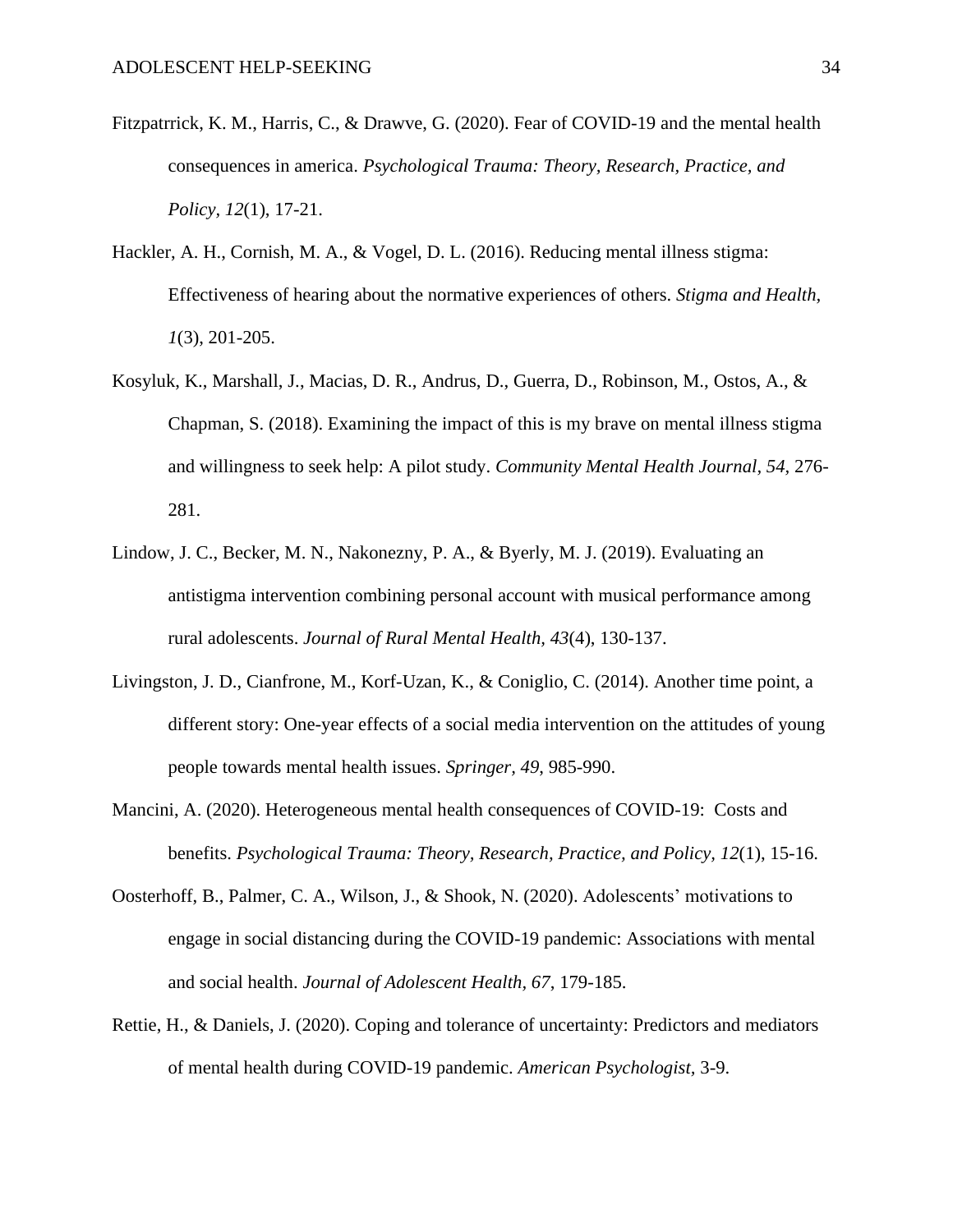- Rivera, R. M., & Carballea, D. (2020). Coronavirus: A trigger for OCD and illness anxiety disorder? *Psychological Trauma: Theory, Research, Practice, and Policy, 12*(1), 66-66.
- Romer, D., & Bock, M. (2008). Reducing the stigma of mental illness among adolescents and young adults: The effects of treatment information. *Journal of Health Communication, 13,* 742-758.
- Shah, A. A., & Beinecke, R. H. (2009). Global mental health needs, services, barriers, and challenges. *International Journal of Mental Health, 38*(1), 14-29.
- Shandley, K., Austin, D., Klein, B, & Kyrios, M. (2010). An evaluation of 'reach out central': An online gaming program for supporting the mental health of young people. *Journal of Health Education Research, 25*(4), 563-574.
- Topkaya, N. (2015). Factors influencing psychological help seeking in adults: A qualitative study. *Educational Sciences: Theory & Practice, 15*(1), 21-31.
- Vogel, D. L., Bitman, R. L., Hammer, J. H., & Wade, N. G. (2013). Is stigma internalized? The longitudinal impact of public stigma on self-stigma. *Journal of Counseling Psychology, 60*(2), 311-316.
- Vogel, D. L., Wade, N. G., & Haake, S. (2006). Measuring the self-stigma associated with seeking psychological help. *Journal of Counseling Psychology, 53*(3). 325-337.
- Vogel, D. L., Wade, N. G., & Hackler, A. H. (2007). Perceived public stigma and the willingness to seek counseling: The mediating roles of self-stigma and attitudes toward counseling. *Journal of Counseling Psychology, 54*(1), 40-50.
- Whitley, R., Sitter, K. C., Adamson, G., & Carmichael, V. (2020). A meaningful focus: Investigating the impact of involvement in a participatory video program on the recovery of participants with severe mental illness. *Psychiatric Rehabilitation Journal,* 3-7.